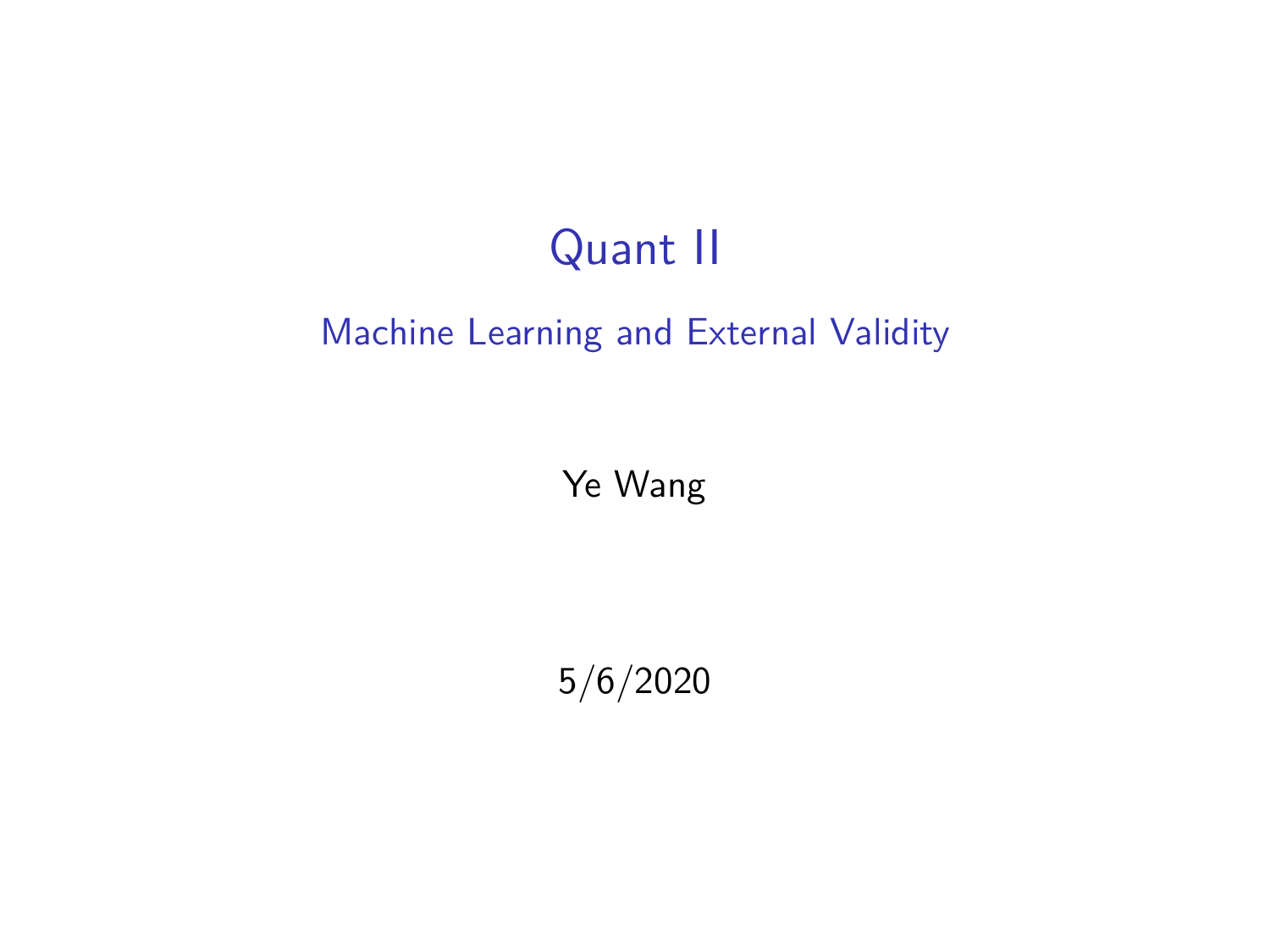$\triangleright$  Remember that machine learning refers to the set of algorithms that minimize the prediction error of a model  $y = f(x)$ .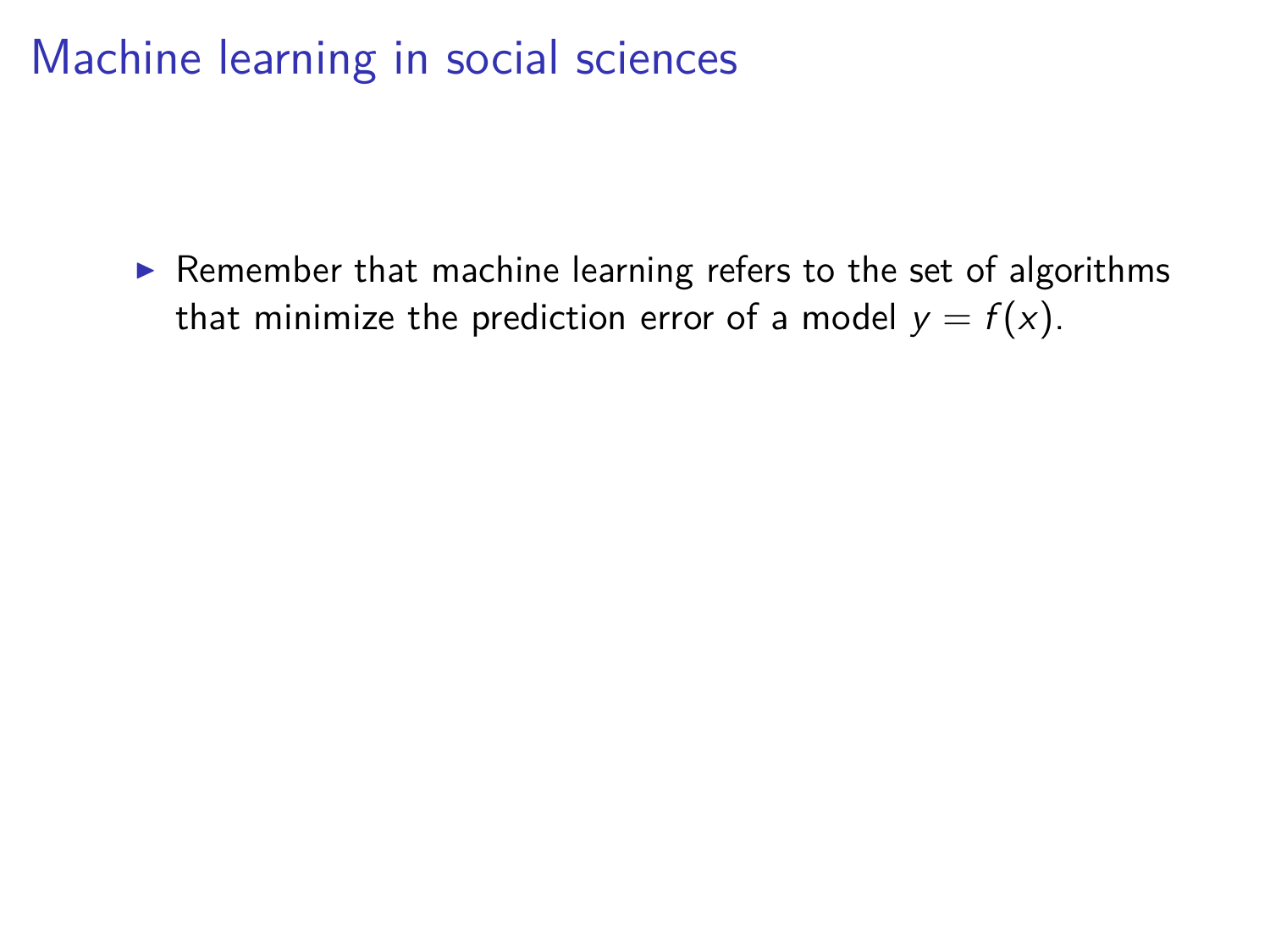- $\triangleright$  Remember that machine learning refers to the set of algorithms that minimize the prediction error of a model  $y = f(x)$ .
- $\triangleright$  Basic elements: sampling splitting, penalty, cross-validation, bias-variance tradeoff, etc.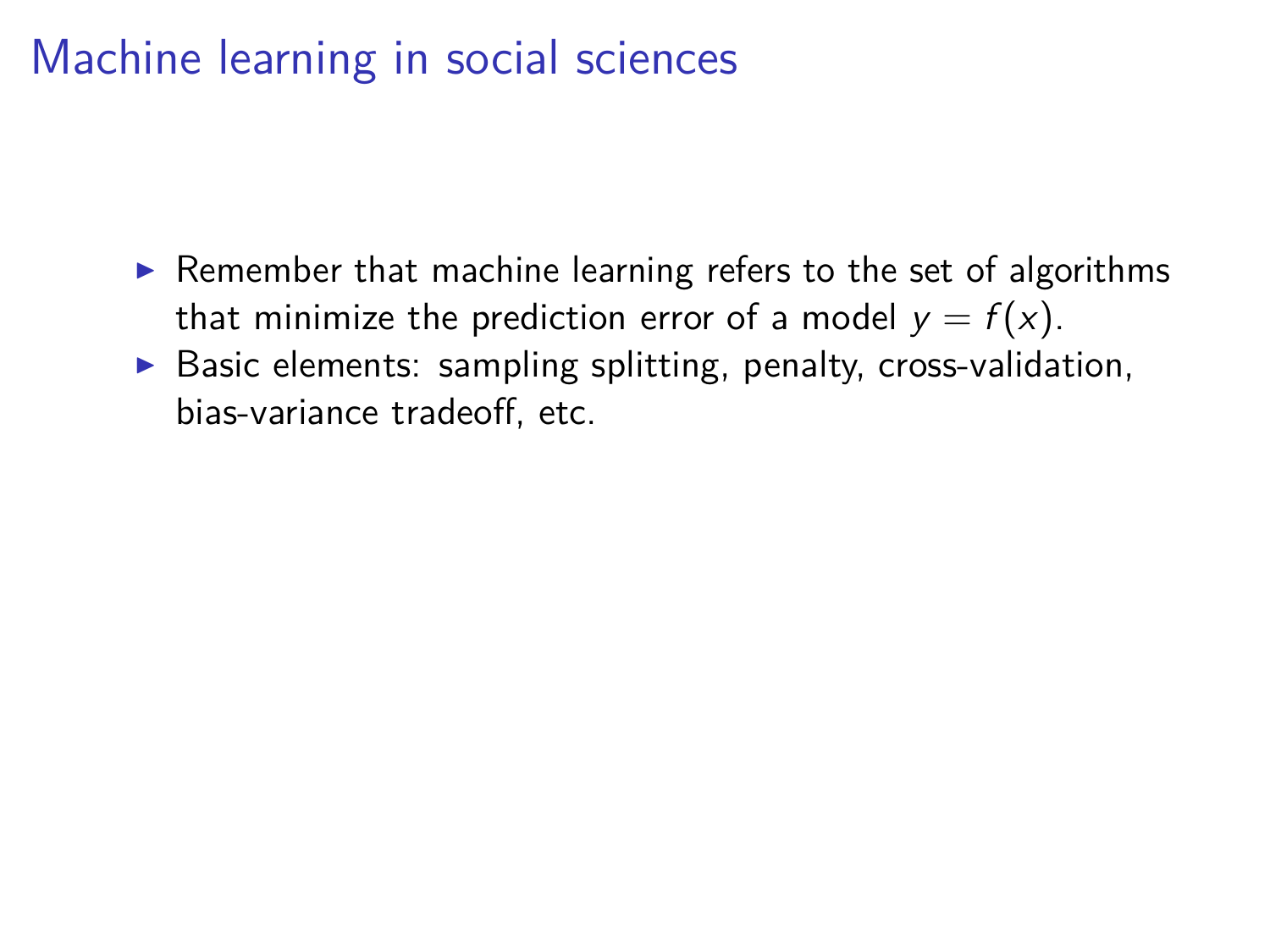- $\triangleright$  Remember that machine learning refers to the set of algorithms that minimize the prediction error of a model  $y = f(x)$ .
- $\triangleright$  Basic elements: sampling splitting, penalty, cross-validation, bias-variance tradeoff, etc.
- ▶ Basic algorithms: LASSO, Ridge, SVM, Tree, Forest, etc.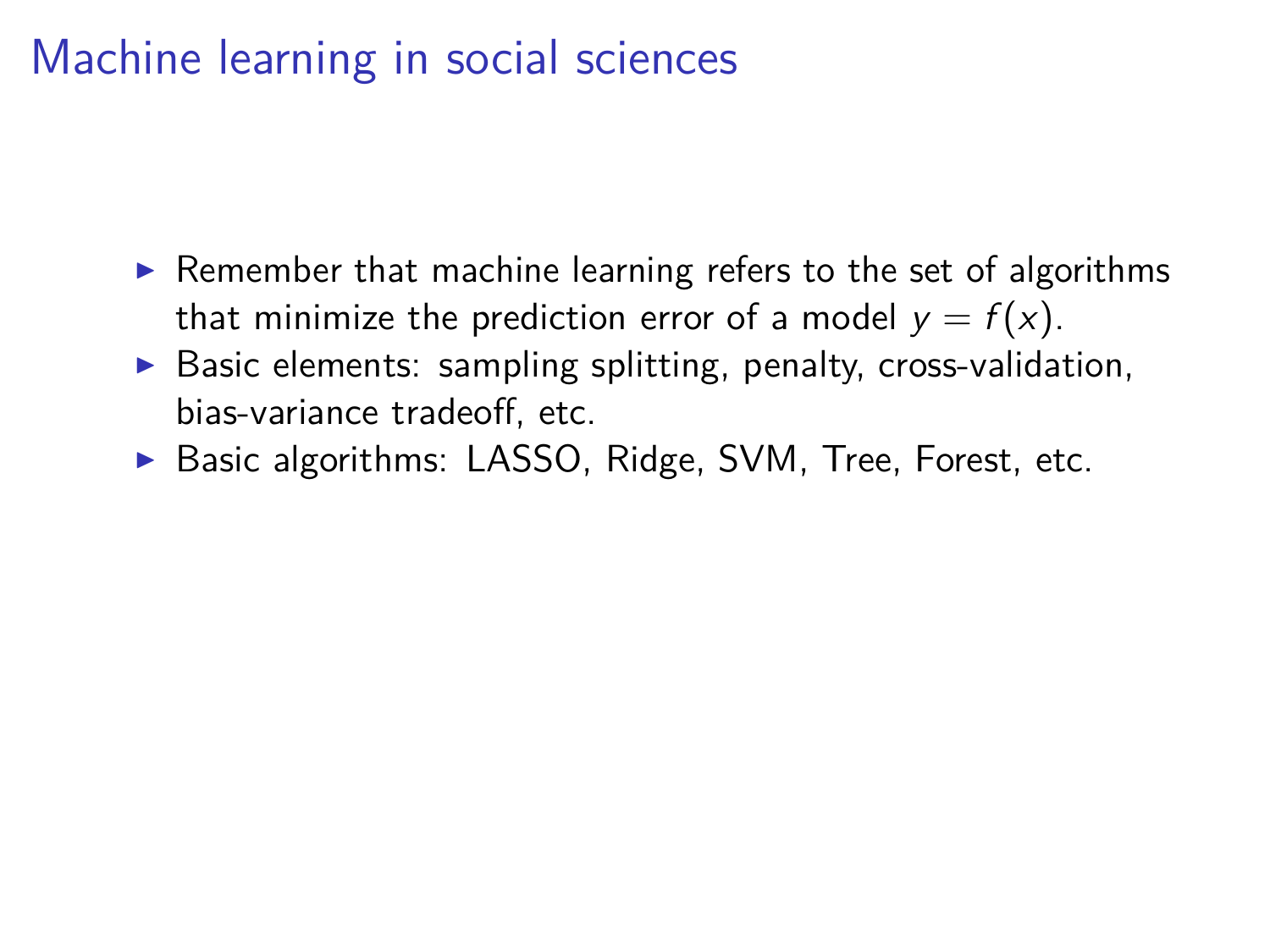- $\triangleright$  Remember that machine learning refers to the set of algorithms that minimize the prediction error of a model  $y = f(x)$ .
- $\triangleright$  Basic elements: sampling splitting, penalty, cross-validation, bias-variance tradeoff, etc.
- ▶ Basic algorithms: LASSO, Ridge, SVM, Tree, Forest, etc.
- $\blacktriangleright$  How could machine learning be applied to social sciences?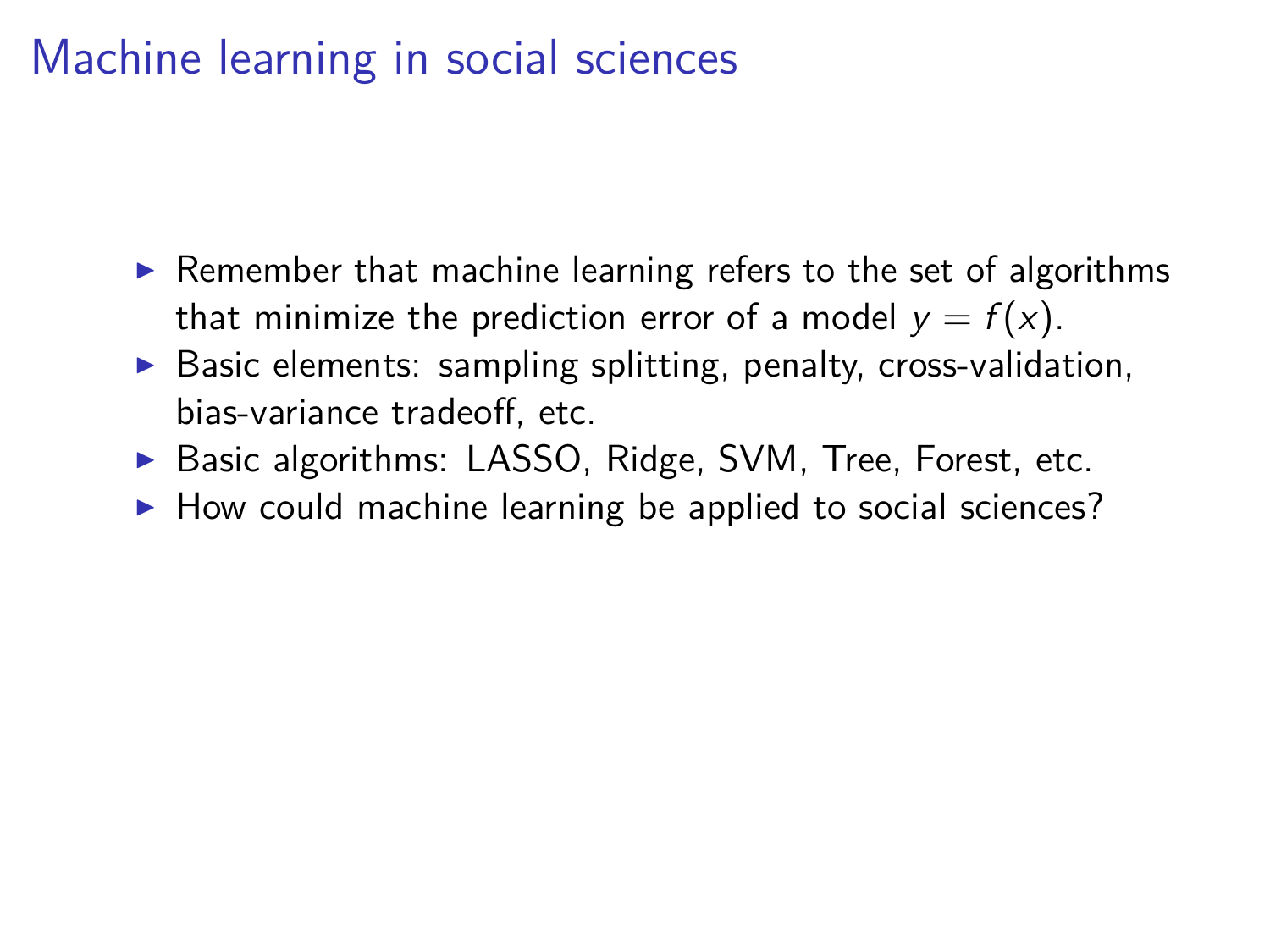- $\triangleright$  Remember that machine learning refers to the set of algorithms that minimize the prediction error of a model  $y = f(x)$ .
- $\triangleright$  Basic elements: sampling splitting, penalty, cross-validation, bias-variance tradeoff, etc.
- ▶ Basic algorithms: LASSO, Ridge, SVM, Tree, Forest, etc.
- $\blacktriangleright$  How could machine learning be applied to social sciences?
- $\triangleright$  Variable creation: train a model and use it to code data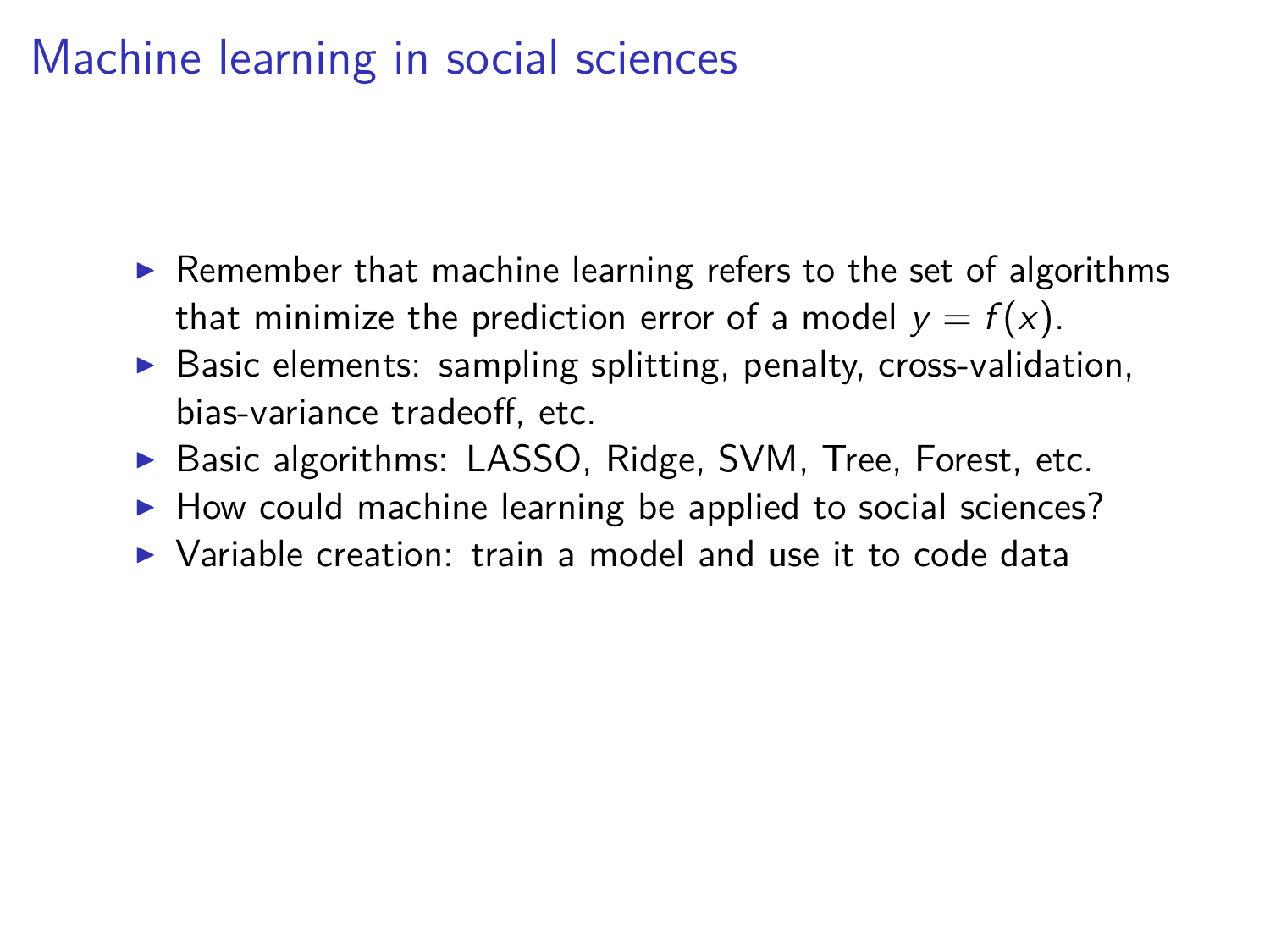- $\triangleright$  Remember that machine learning refers to the set of algorithms that minimize the prediction error of a model  $y = f(x)$ .
- $\triangleright$  Basic elements: sampling splitting, penalty, cross-validation, bias-variance tradeoff, etc.
- ▶ Basic algorithms: LASSO, Ridge, SVM, Tree, Forest, etc.
- $\blacktriangleright$  How could machine learning be applied to social sciences?
- $\triangleright$  Variable creation: train a model and use it to code data
- $\blacktriangleright$  Predicting nuisance parameters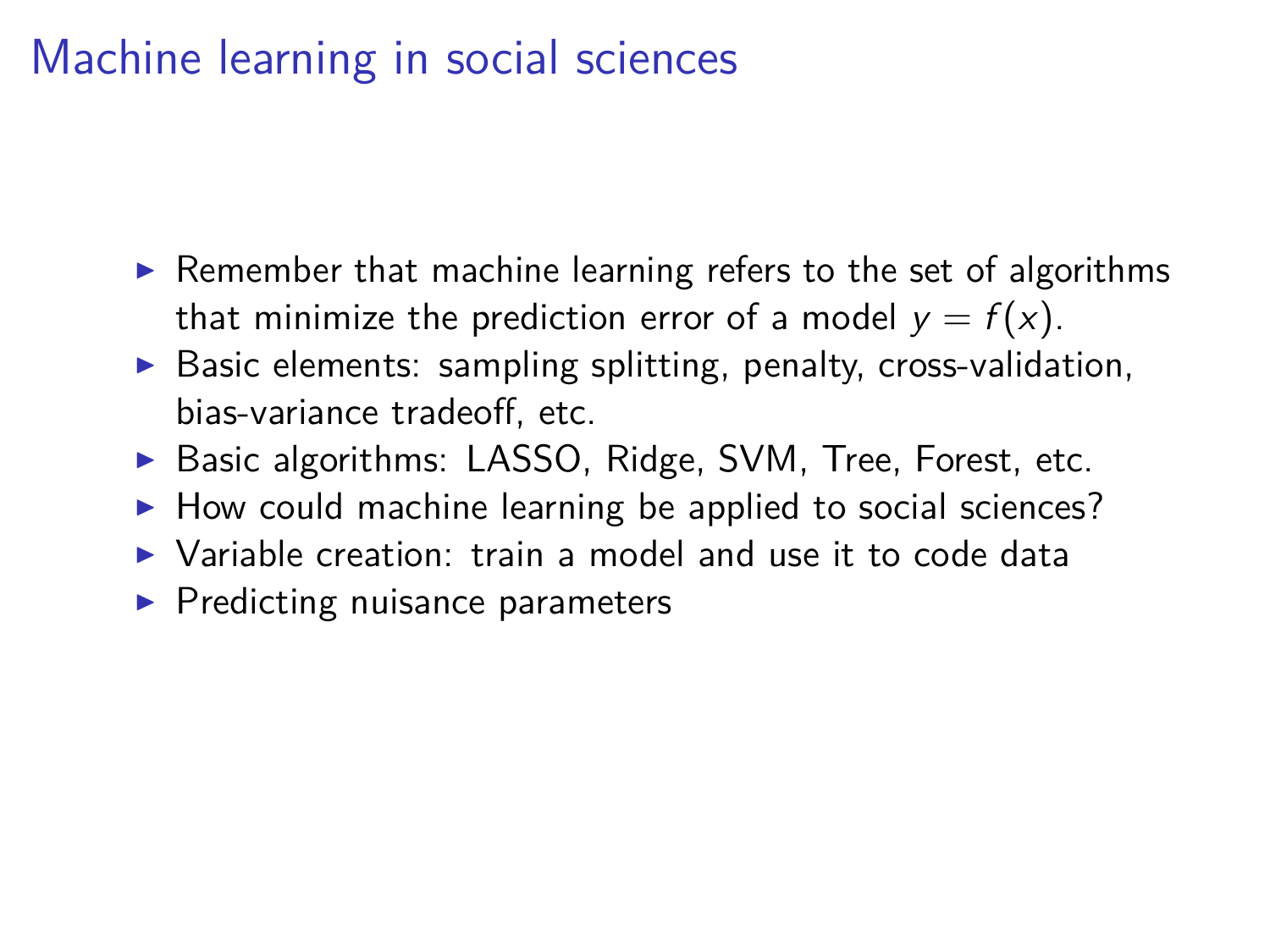- $\triangleright$  Remember that machine learning refers to the set of algorithms that minimize the prediction error of a model  $y = f(x)$ .
- $\triangleright$  Basic elements: sampling splitting, penalty, cross-validation, bias-variance tradeoff, etc.
- ▶ Basic algorithms: LASSO, Ridge, SVM, Tree, Forest, etc.
- $\blacktriangleright$  How could machine learning be applied to social sciences?
- $\triangleright$  Variable creation: train a model and use it to code data
- $\blacktriangleright$  Predicting nuisance parameters
- $\triangleright$  Estimating heterogeneous treatment effects and generate the optimal assignment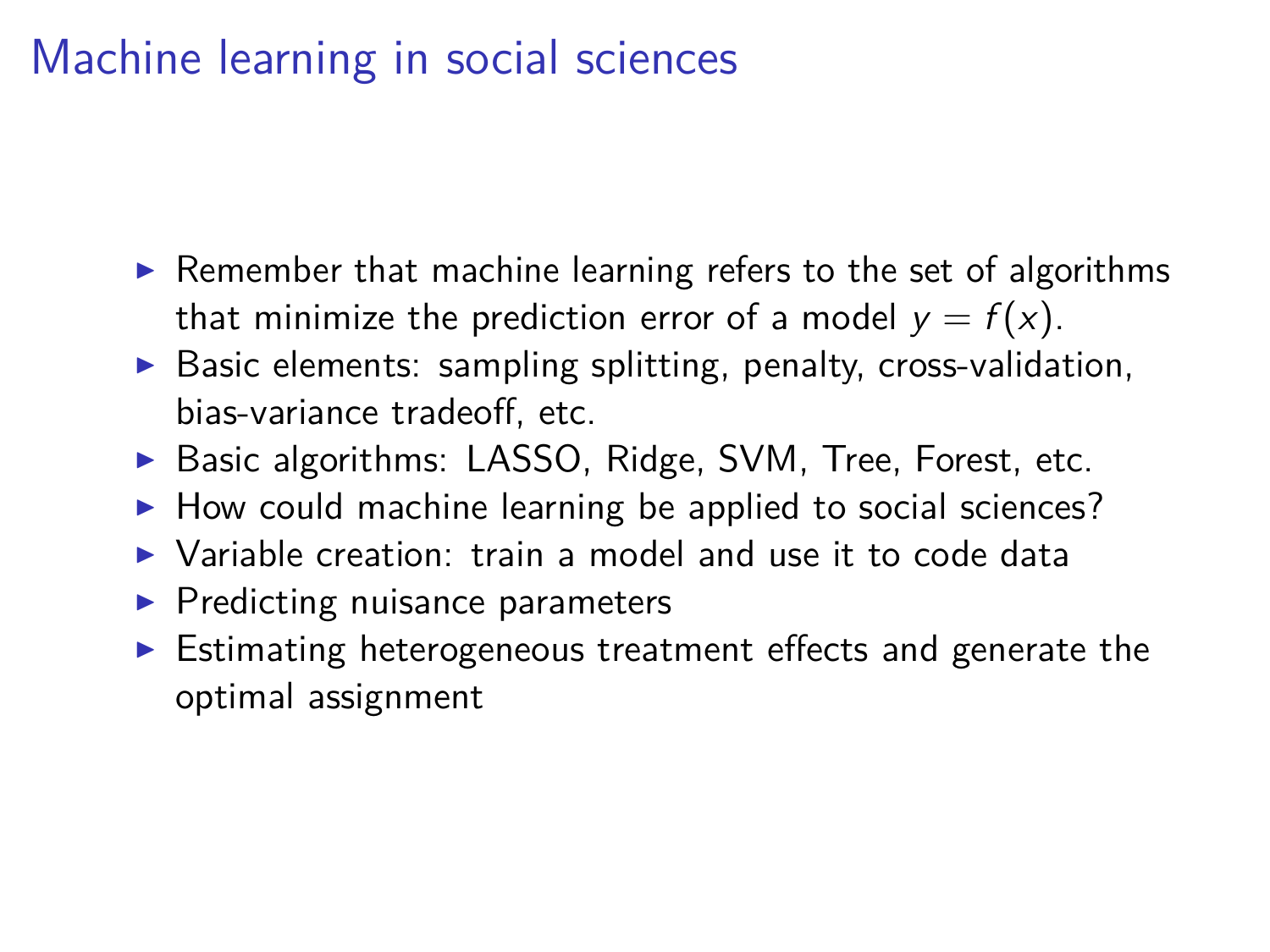$\blacktriangleright$  The problem: transform texts, images, audio, or even video into variables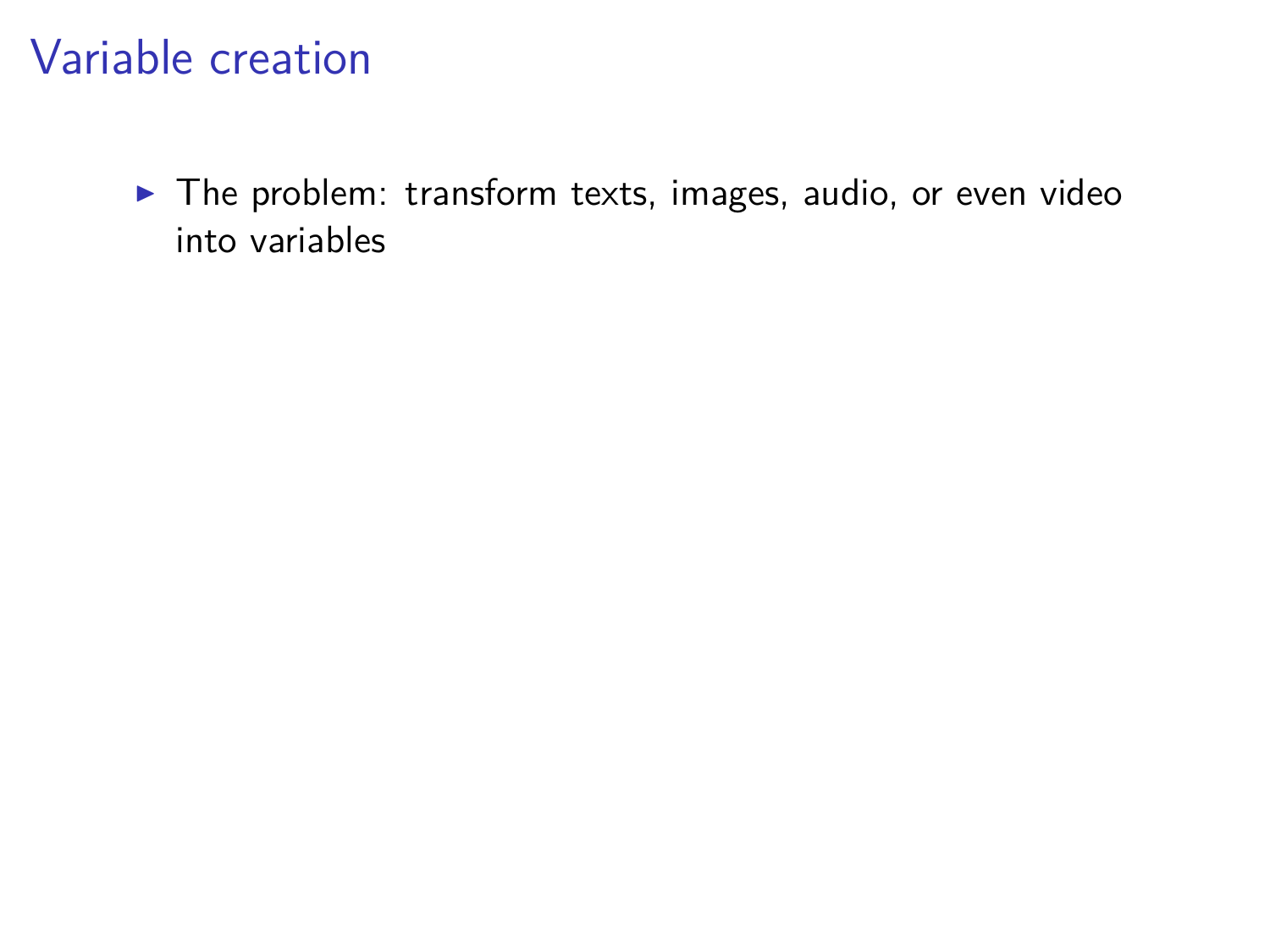- $\blacktriangleright$  The problem: transform texts, images, audio, or even video into variables
- $\triangleright$  A common solution: 1. hire workers to code part of it, 2. train a model, 3. let the machine do the rest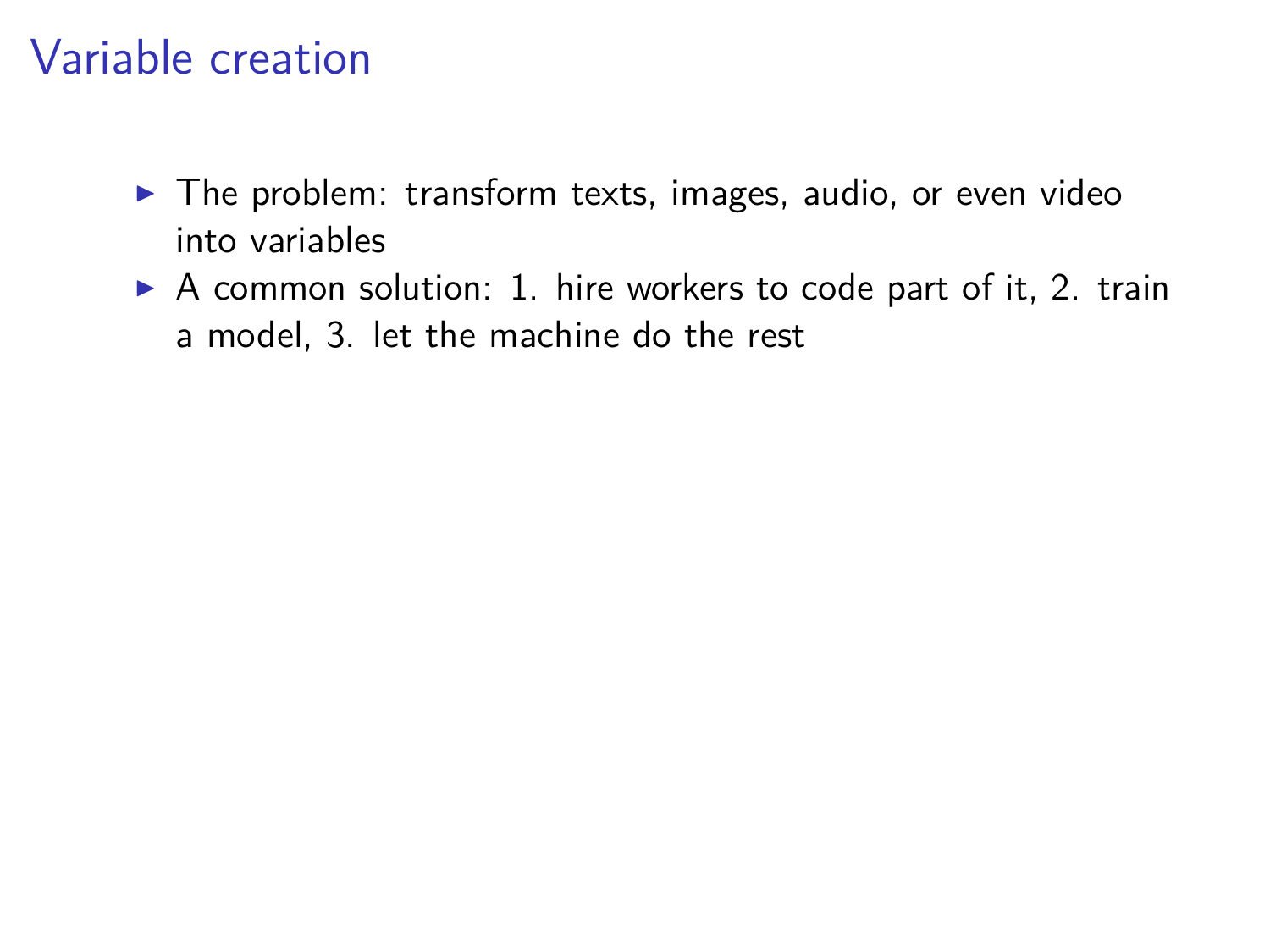- $\blacktriangleright$  The problem: transform texts, images, audio, or even video into variables
- $\triangleright$  A common solution: 1. hire workers to code part of it, 2. train a model, 3. let the machine do the rest
- ▶ Example I: forest on Google maps (Burgess et al., 2012)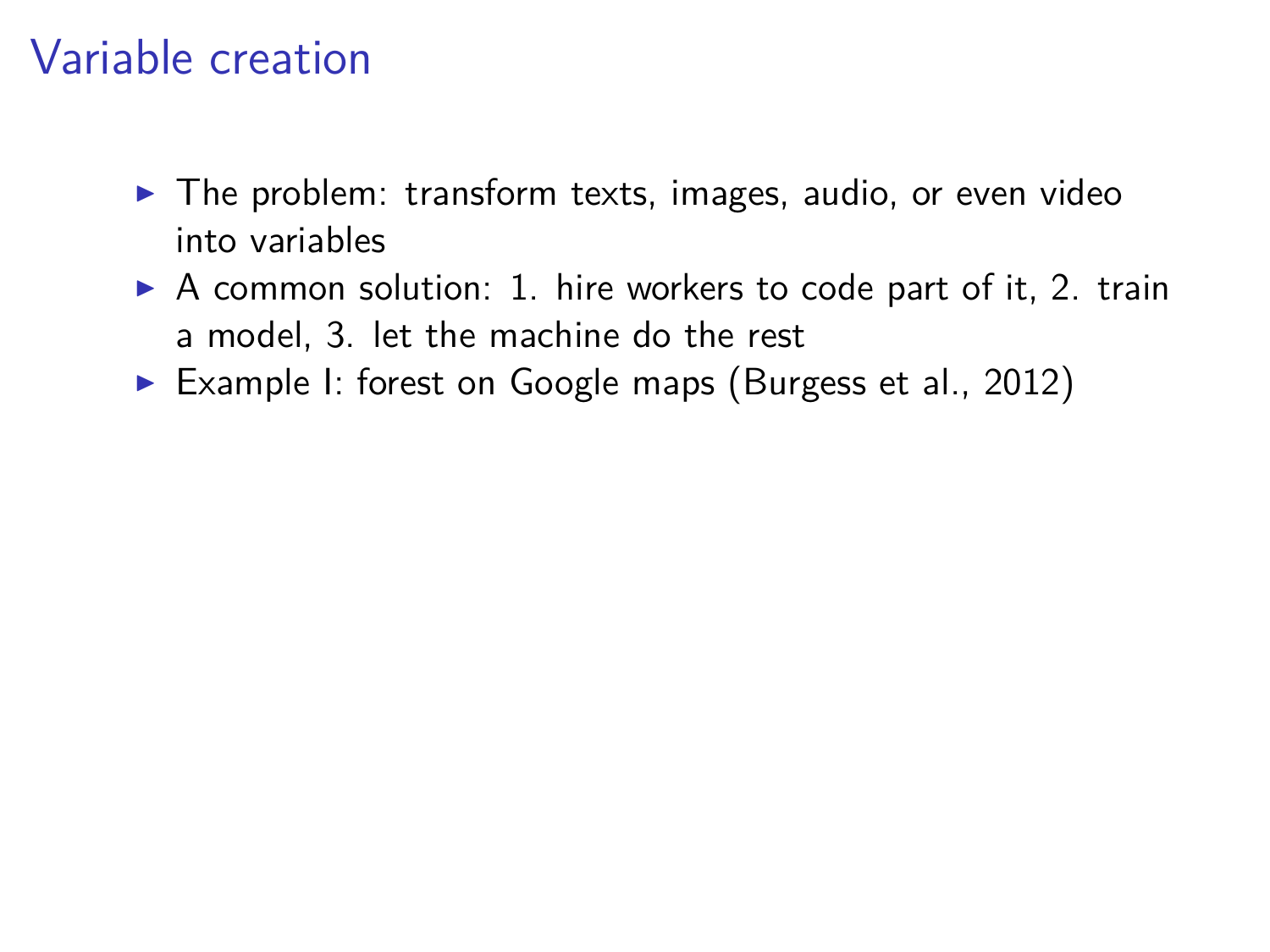- $\blacktriangleright$  The problem: transform texts, images, audio, or even video into variables
- $\triangleright$  A common solution: 1. hire workers to code part of it, 2. train a model, 3. let the machine do the rest
- ▶ Example I: forest on Google maps (Burgess et al., 2012)
- $\triangleright$  Example II: topics of Chinese social media posts (King et al., 2013, 2014)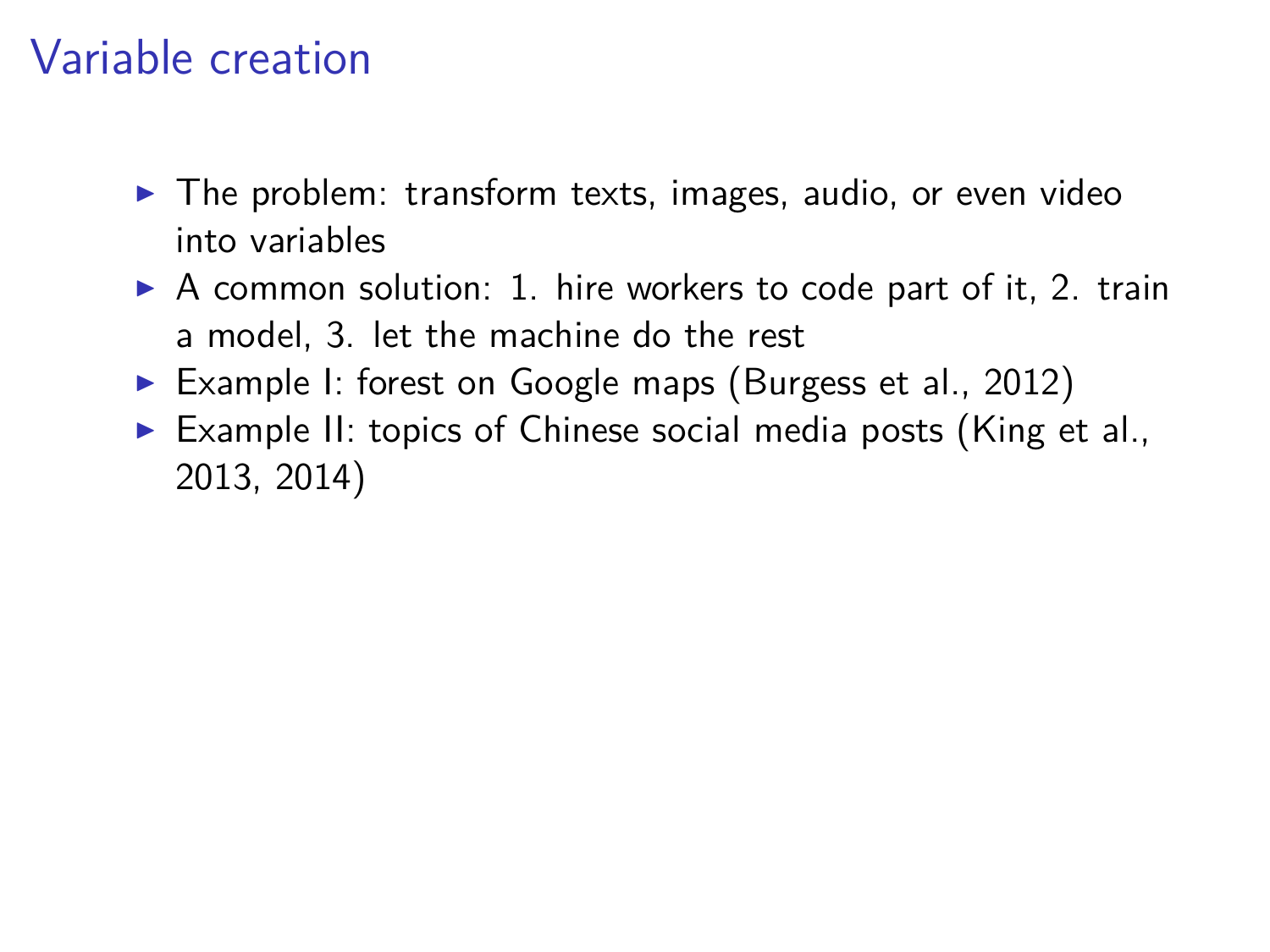- $\blacktriangleright$  The problem: transform texts, images, audio, or even video into variables
- $\triangleright$  A common solution: 1. hire workers to code part of it, 2. train a model, 3. let the machine do the rest
- Example I: forest on Google maps (Burgess et al., 2012)
- $\triangleright$  Example II: topics of Chinese social media posts (King et al., 2013, 2014)
- $\triangleright$  Example III: use images to detect protests (Zhang and Pan, 2019; Donghyeon et al., 2019)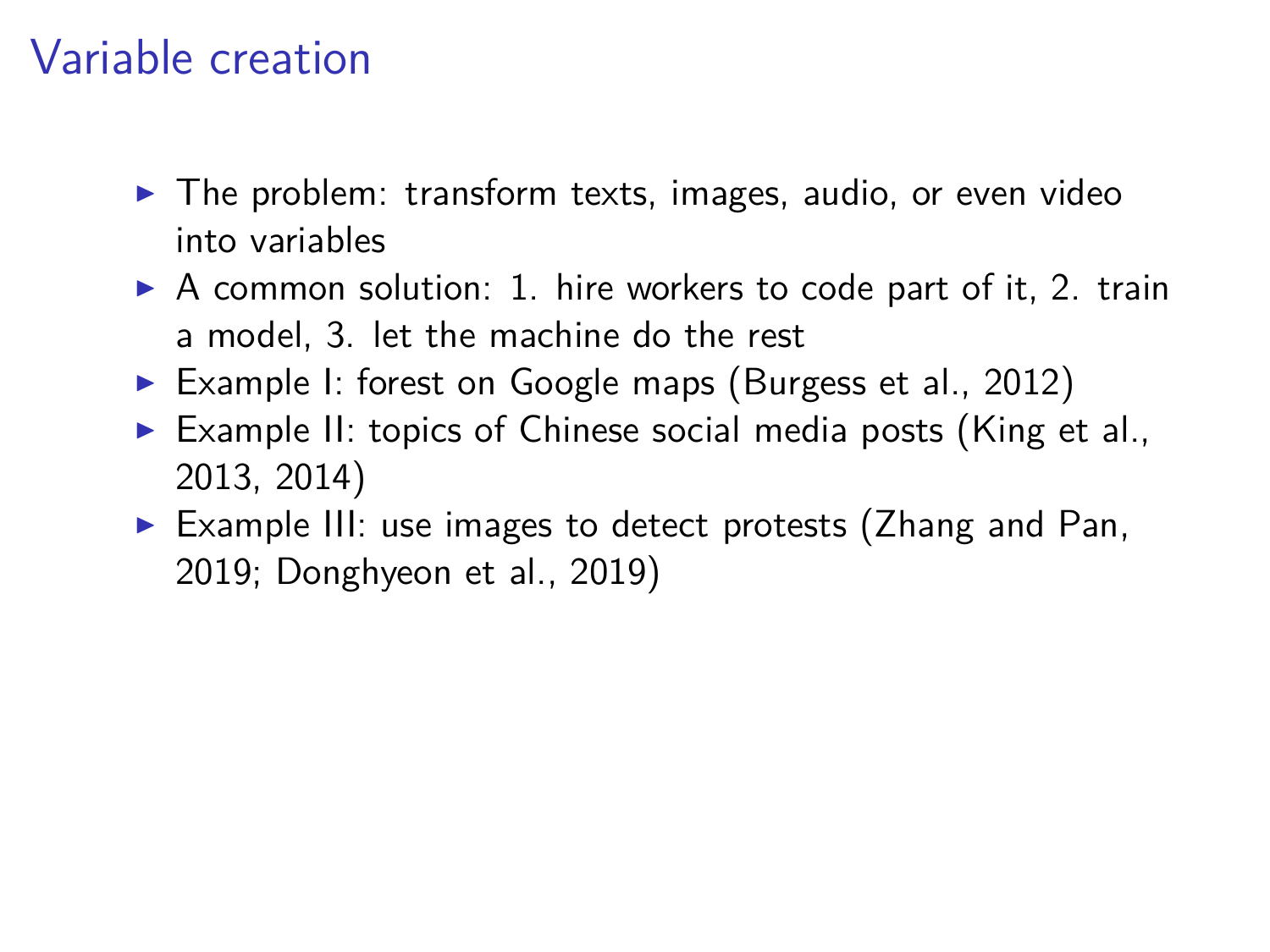- $\blacktriangleright$  The problem: transform texts, images, audio, or even video into variables
- $\triangleright$  A common solution: 1. hire workers to code part of it, 2. train a model, 3. let the machine do the rest
- ▶ Example I: forest on Google maps (Burgess et al., 2012)
- $\triangleright$  Example II: topics of Chinese social media posts (King et al., 2013, 2014)
- $\triangleright$  Example III: use images to detect protests (Zhang and Pan, 2019; Donghyeon et al., 2019)
- Example IV: audio and video processing (Knox and Lucas, 2018)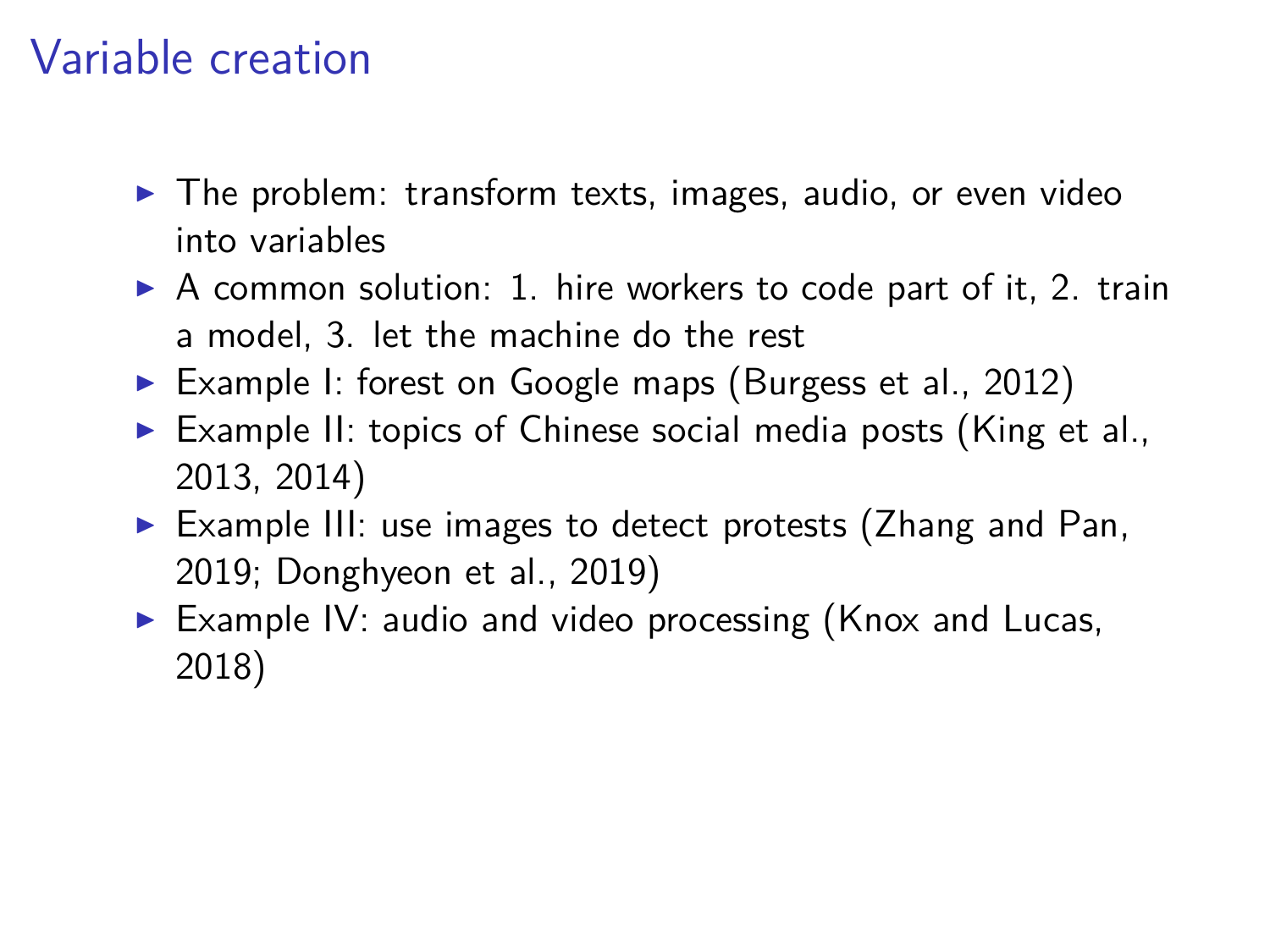- $\blacktriangleright$  The problem: transform texts, images, audio, or even video into variables
- $\triangleright$  A common solution: 1. hire workers to code part of it, 2. train a model, 3. let the machine do the rest
- ▶ Example I: forest on Google maps (Burgess et al., 2012)
- $\triangleright$  Example II: topics of Chinese social media posts (King et al., 2013, 2014)
- $\triangleright$  Example III: use images to detect protests (Zhang and Pan, 2019; Donghyeon et al., 2019)
- Example IV: audio and video processing (Knox and Lucas, 2018)
- $\triangleright$  Example V: identify Russian bots on Twitter (Stukal et al., 2017)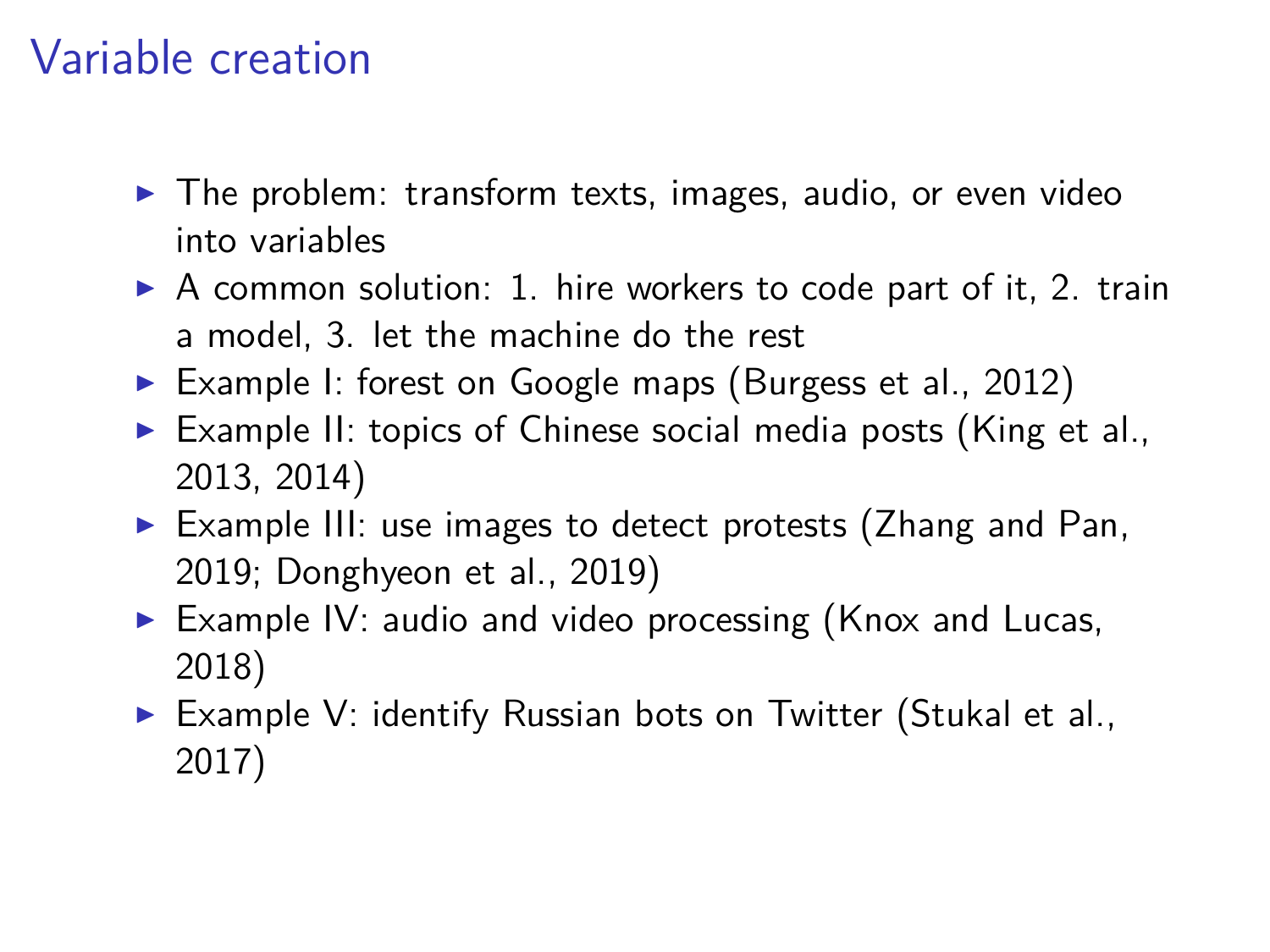- $\blacktriangleright$  The problem: transform texts, images, audio, or even video into variables
- $\triangleright$  A common solution: 1. hire workers to code part of it, 2. train a model, 3. let the machine do the rest
- ▶ Example I: forest on Google maps (Burgess et al., 2012)
- Example II: topics of Chinese social media posts (King et al., 2013, 2014)
- $\triangleright$  Example III: use images to detect protests (Zhang and Pan, 2019; Donghyeon et al., 2019)
- Example IV: audio and video processing (Knox and Lucas, 2018)
- $\triangleright$  Example V: identify Russian bots on Twitter (Stukal et al., 2017)
- $\triangleright$  What if it is too expensive? Active learning (Miller et al., 2019)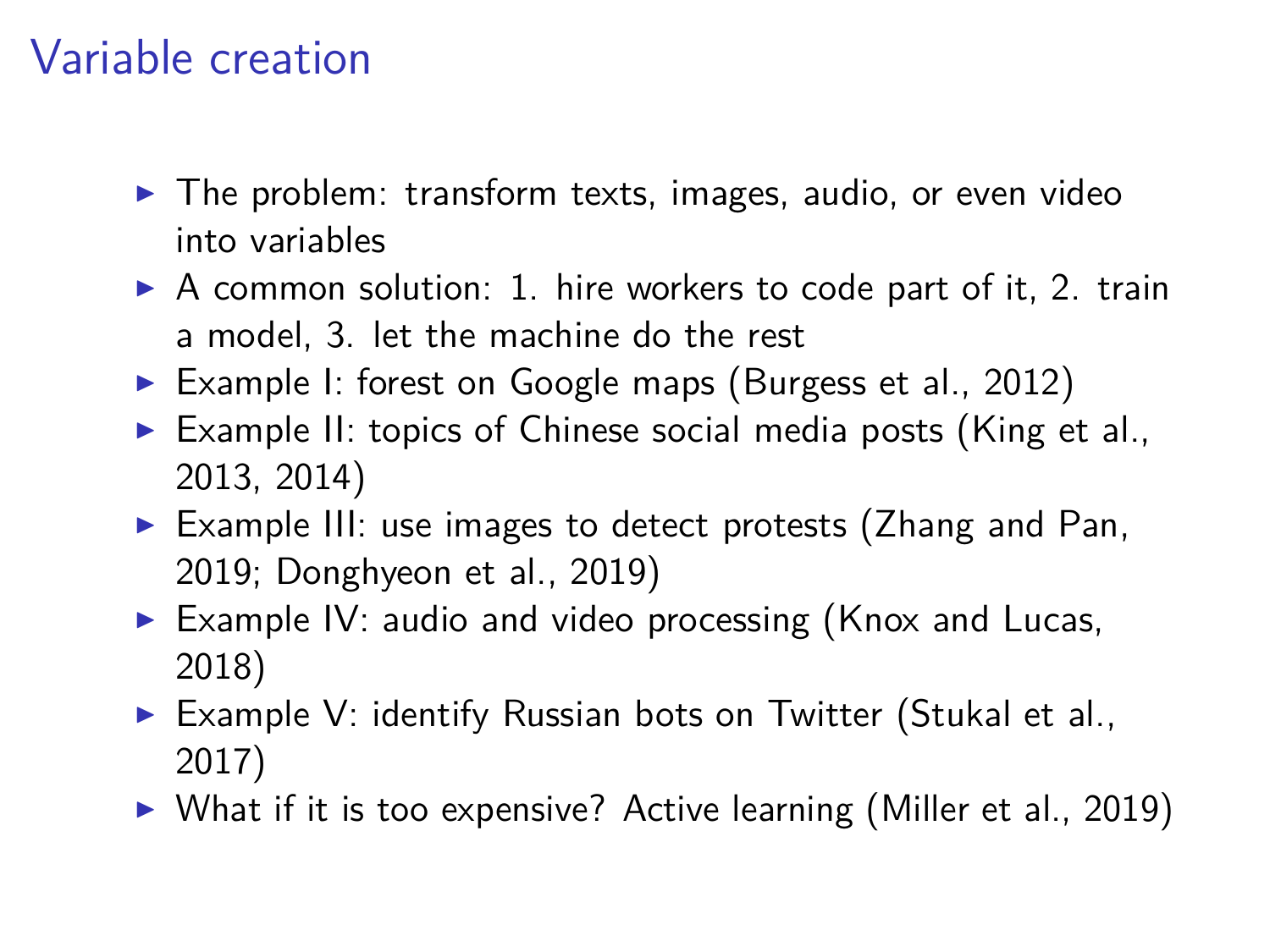Experiment + gradient descent (Wager and Kuang, 2019)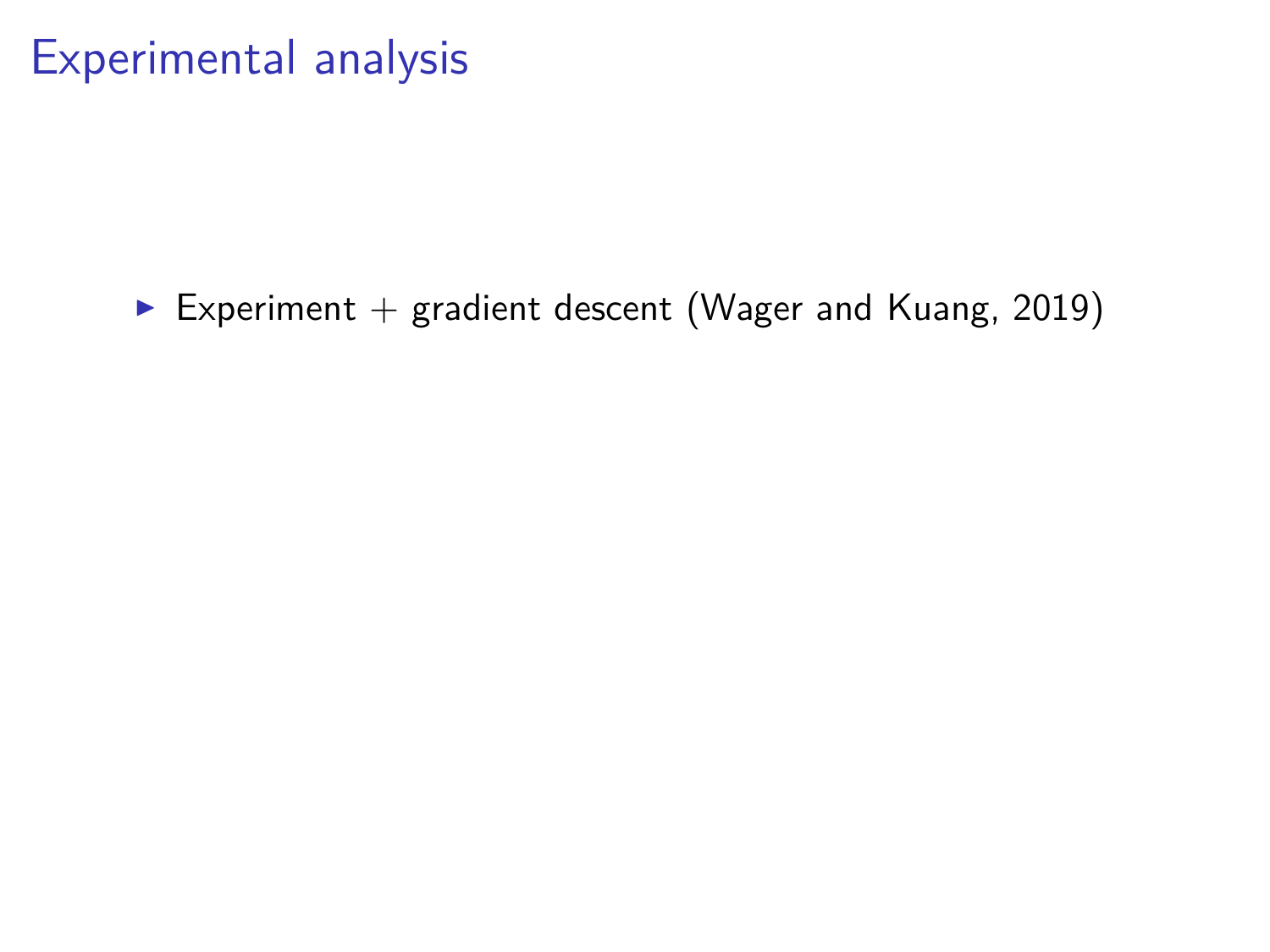- Experiment  $+$  gradient descent (Wager and Kuang, 2019)
- $\triangleright$  What is the optimal price offered to drivers for UBER?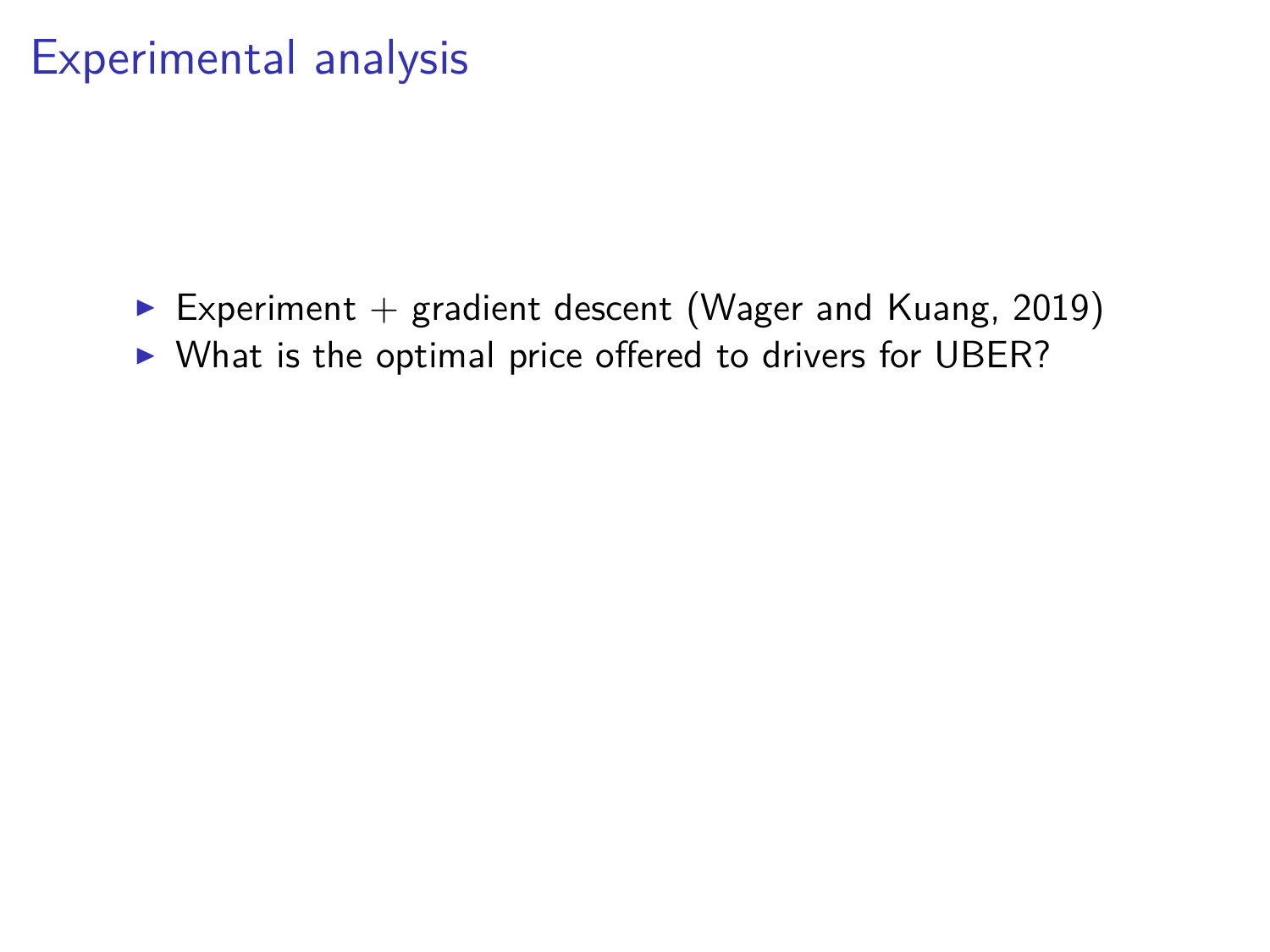- Experiment  $+$  gradient descent (Wager and Kuang, 2019)
- $\triangleright$  What is the optimal price offered to drivers for UBER?
- $\triangleright$  Drivers decide whether to work after observing the price (an inverted U-shape profit curve).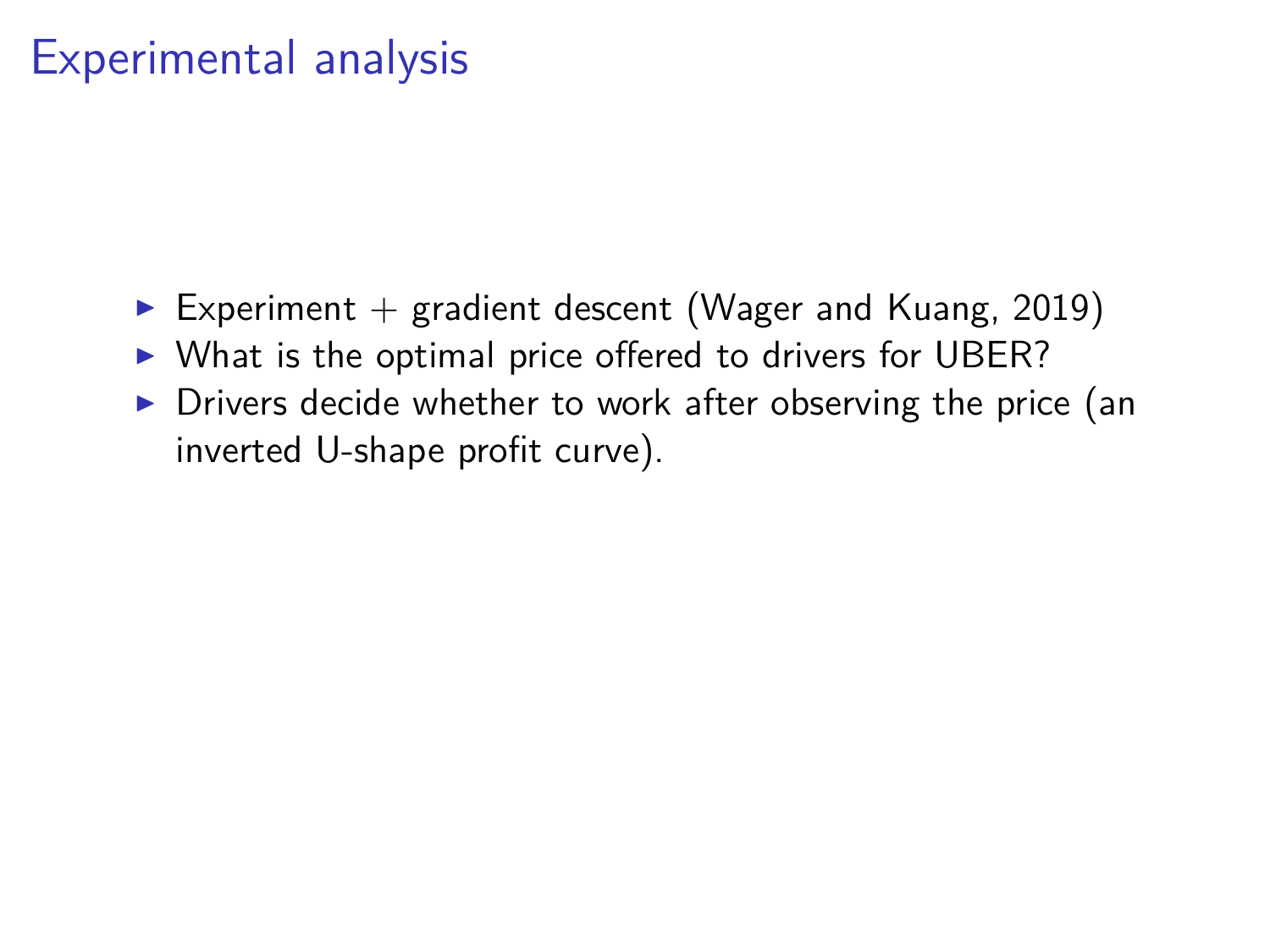- Experiment  $+$  gradient descent (Wager and Kuang, 2019)
- $\triangleright$  What is the optimal price offered to drivers for UBER?
- $\triangleright$  Drivers decide whether to work after observing the price (an inverted U-shape profit curve).
- **Assign each driver**  $p_i = p_0 + \varepsilon_i$ .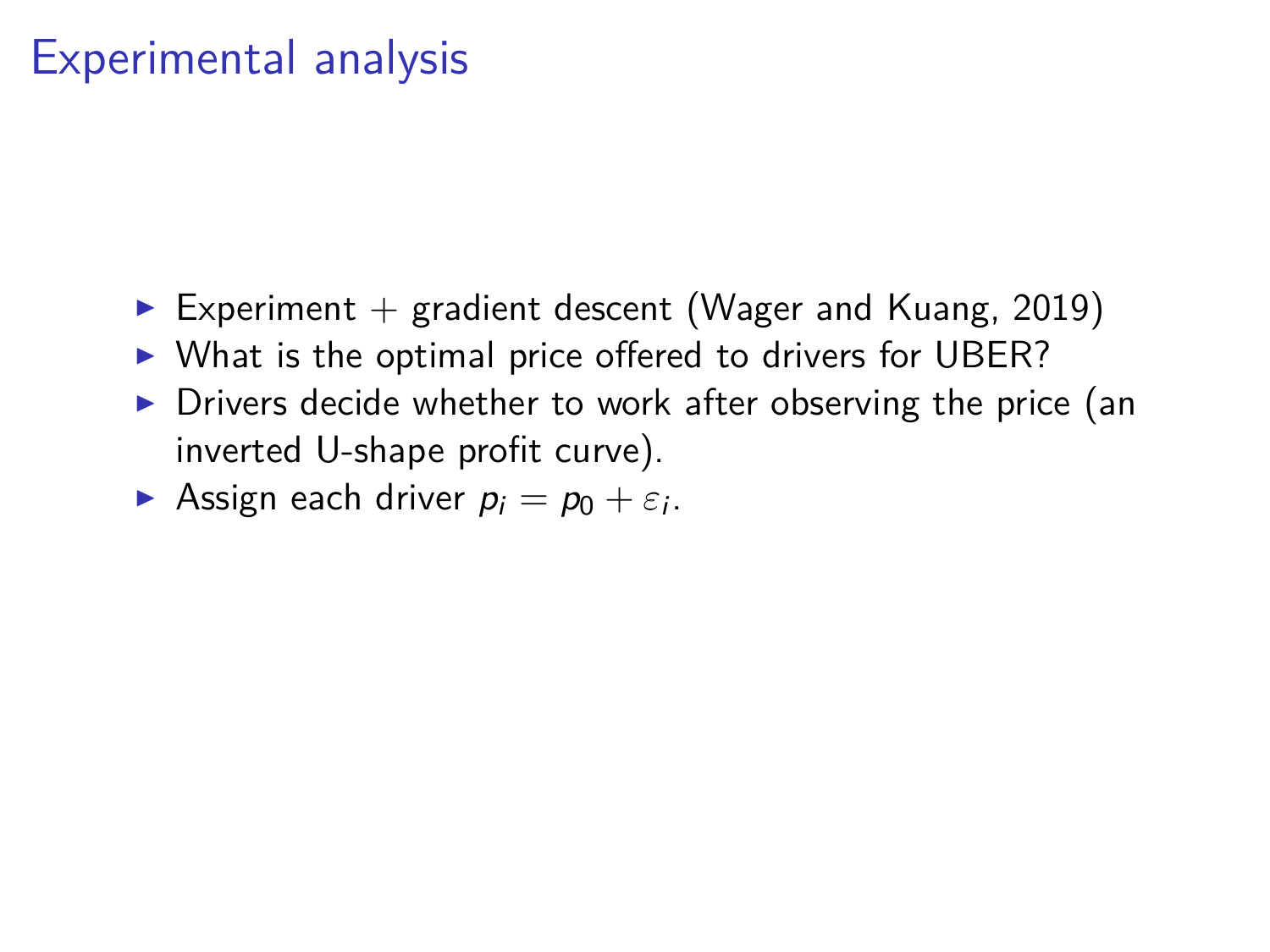- Experiment  $+$  gradient descent (Wager and Kuang, 2019)
- $\triangleright$  What is the optimal price offered to drivers for UBER?
- $\triangleright$  Drivers decide whether to work after observing the price (an inverted U-shape profit curve).
- **Assign each driver**  $p_i = p_0 + \varepsilon_i$ .
- $\triangleright$  Calculate the slope of tangent at  $p_0$ , and do gradient descent to find  $p_1$ .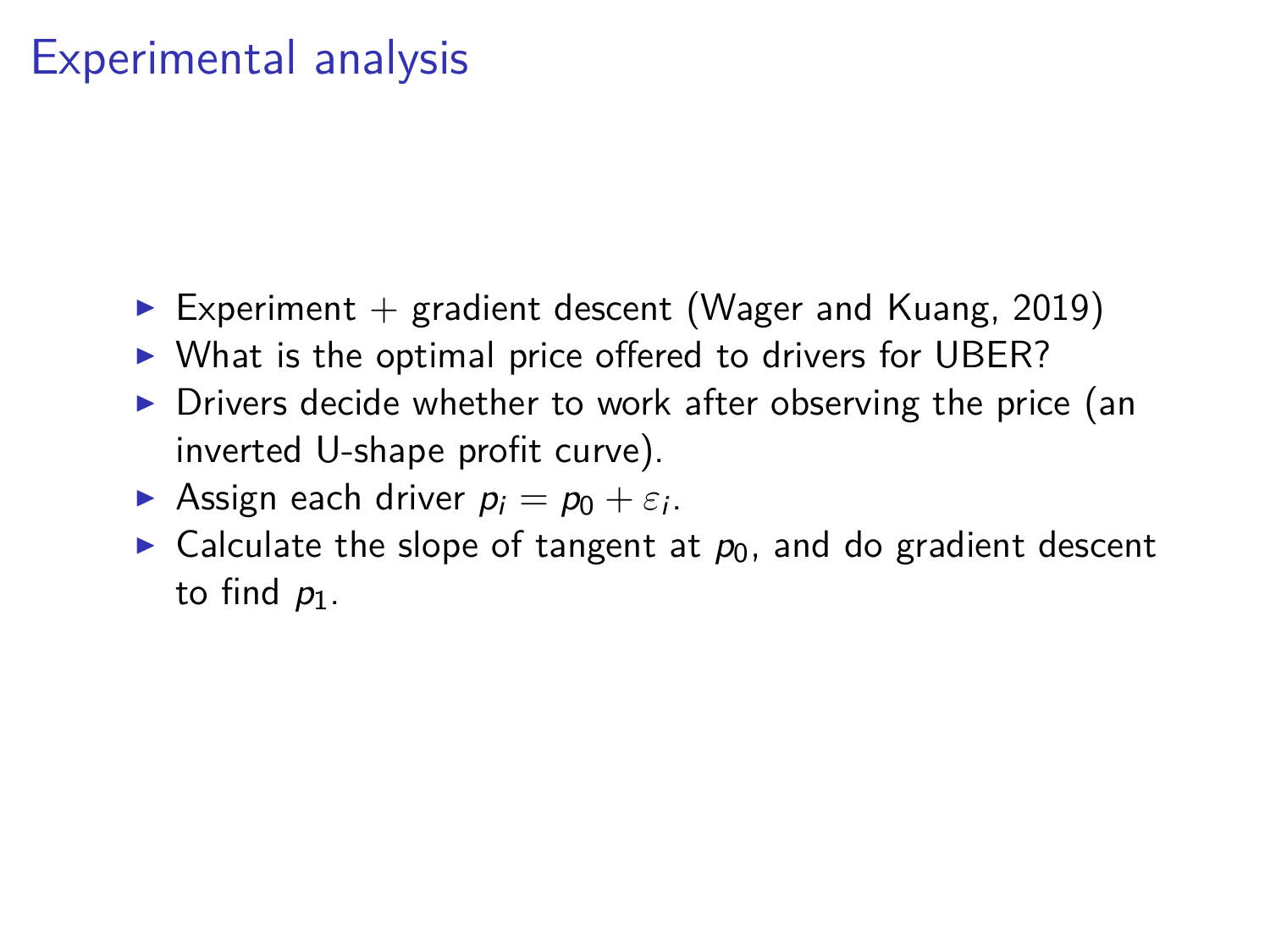- Experiment  $+$  gradient descent (Wager and Kuang, 2019)
- $\triangleright$  What is the optimal price offered to drivers for UBER?
- $\triangleright$  Drivers decide whether to work after observing the price (an inverted U-shape profit curve).
- **Assign each driver**  $p_i = p_0 + \varepsilon_i$ .
- $\triangleright$  Calculate the slope of tangent at  $p_0$ , and do gradient descent to find  $p_1$ .
- $\blacktriangleright$  Repeat until convergence.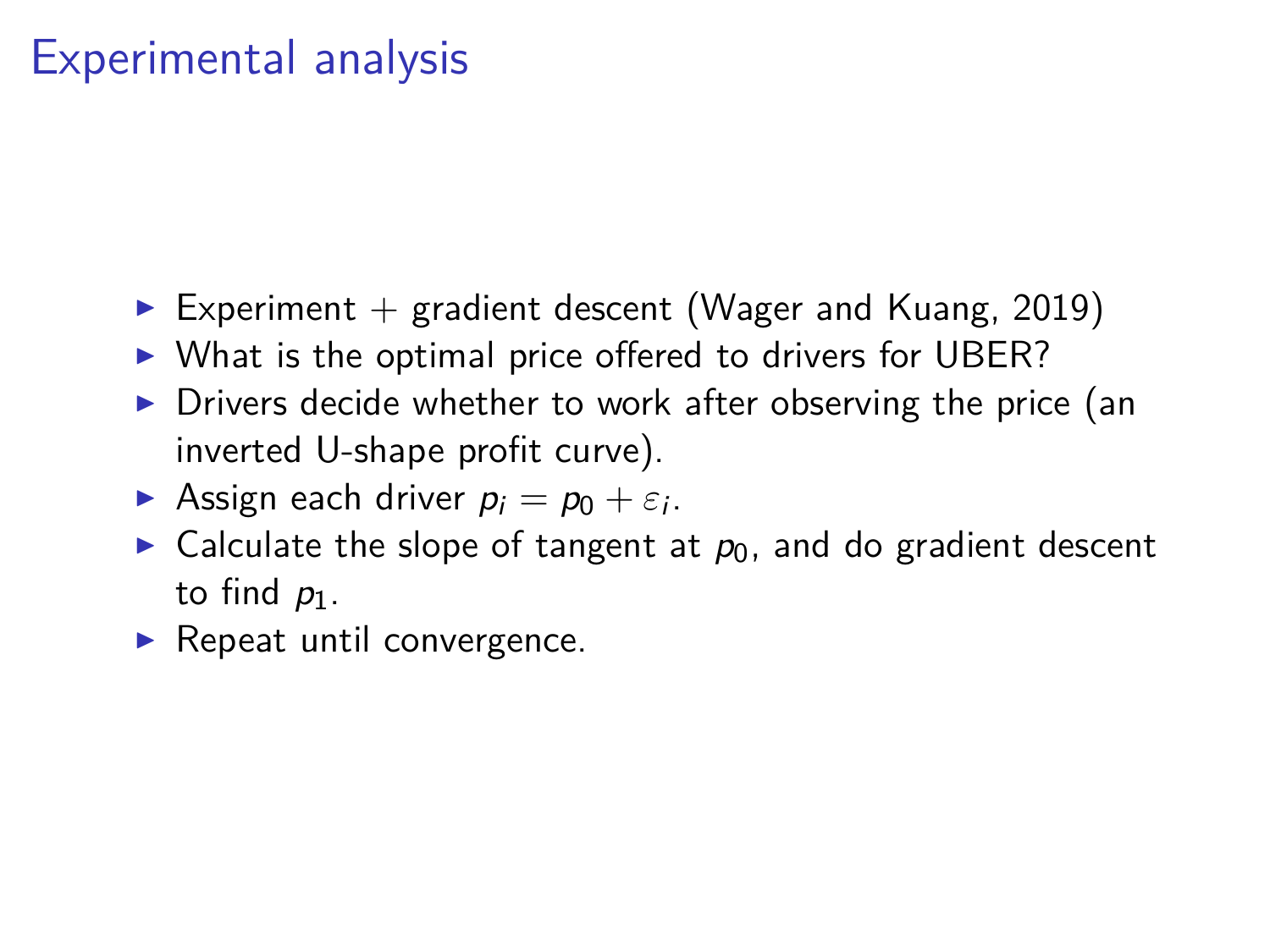- $\triangleright$  Some relationships in causal inference can be non-causal.
- $\triangleright$  We just need to fit/predict it with a high accuracy.
	- $\blacktriangleright$  Example I: Propensity score
	- Example II: First stage of IV
	- Example III: Response surface (what covariates to control for)
- $\triangleright$  These are "nuisance parameters" that have no causal interpretation.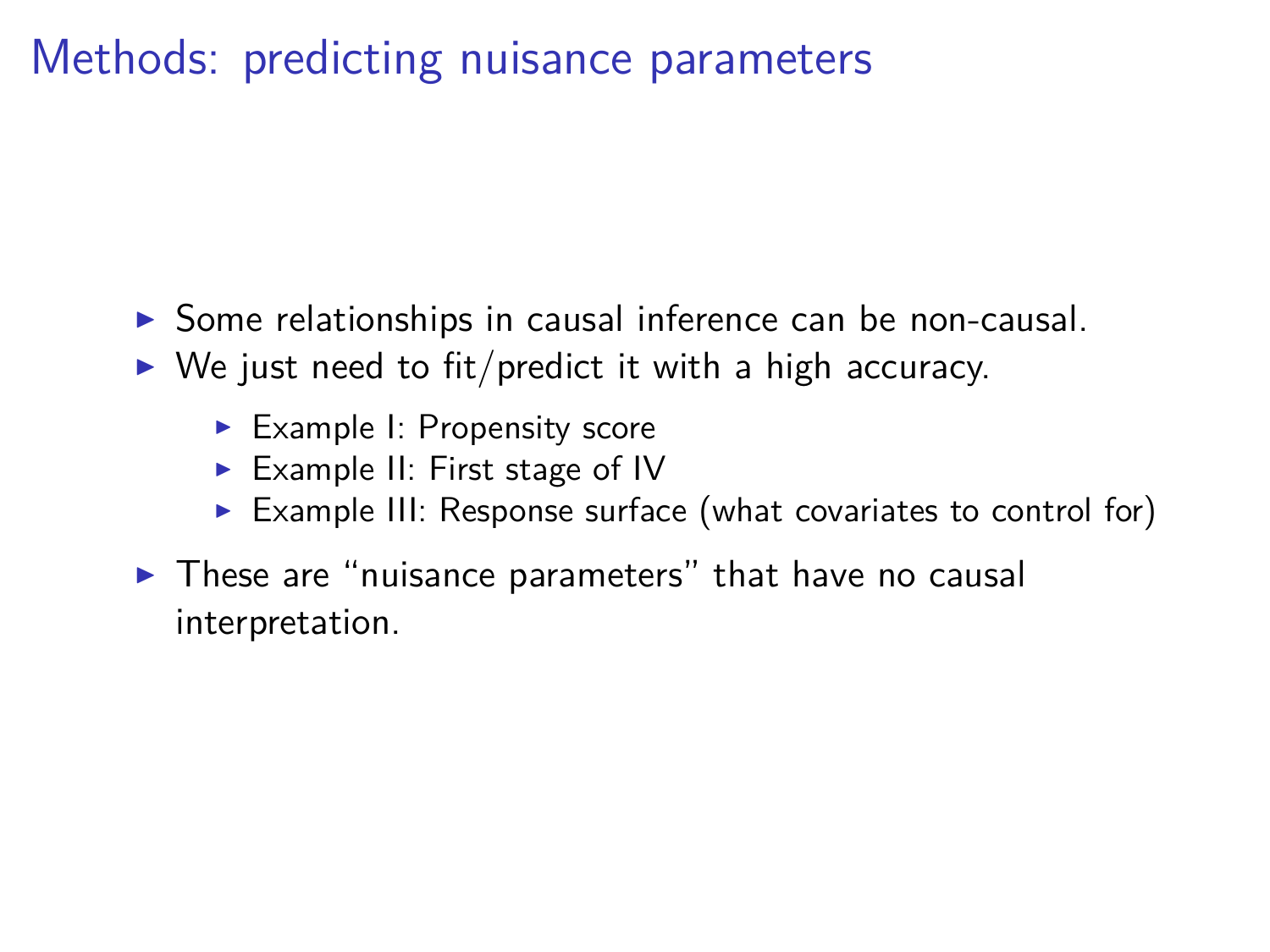$\triangleright$  Directly applying machine learning algorithms to estimate nuisance parameters leads to severe bias in finite sample.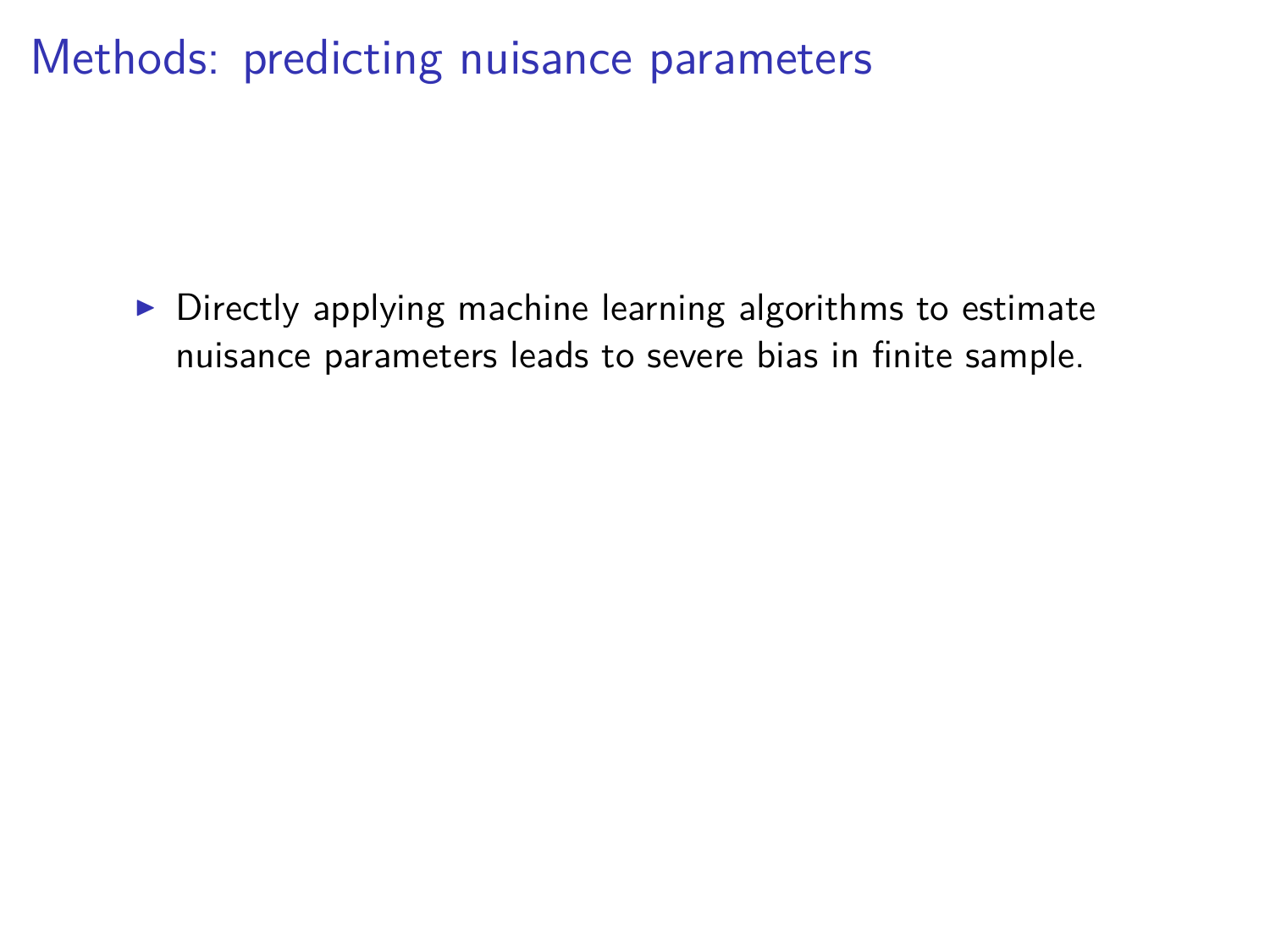- $\triangleright$  Directly applying machine learning algorithms to estimate nuisance parameters leads to severe bias in finite sample.
- $\triangleright$  Cattaneo et al. (2018): two-stage estimation with too many covariates in the first stage is biased.
- $\triangleright$  Belloni et al. (2013) show that we need run "double selection" to obtain satisfying results.
- $\triangleright$  One model for the outcome, and the other for the treatment.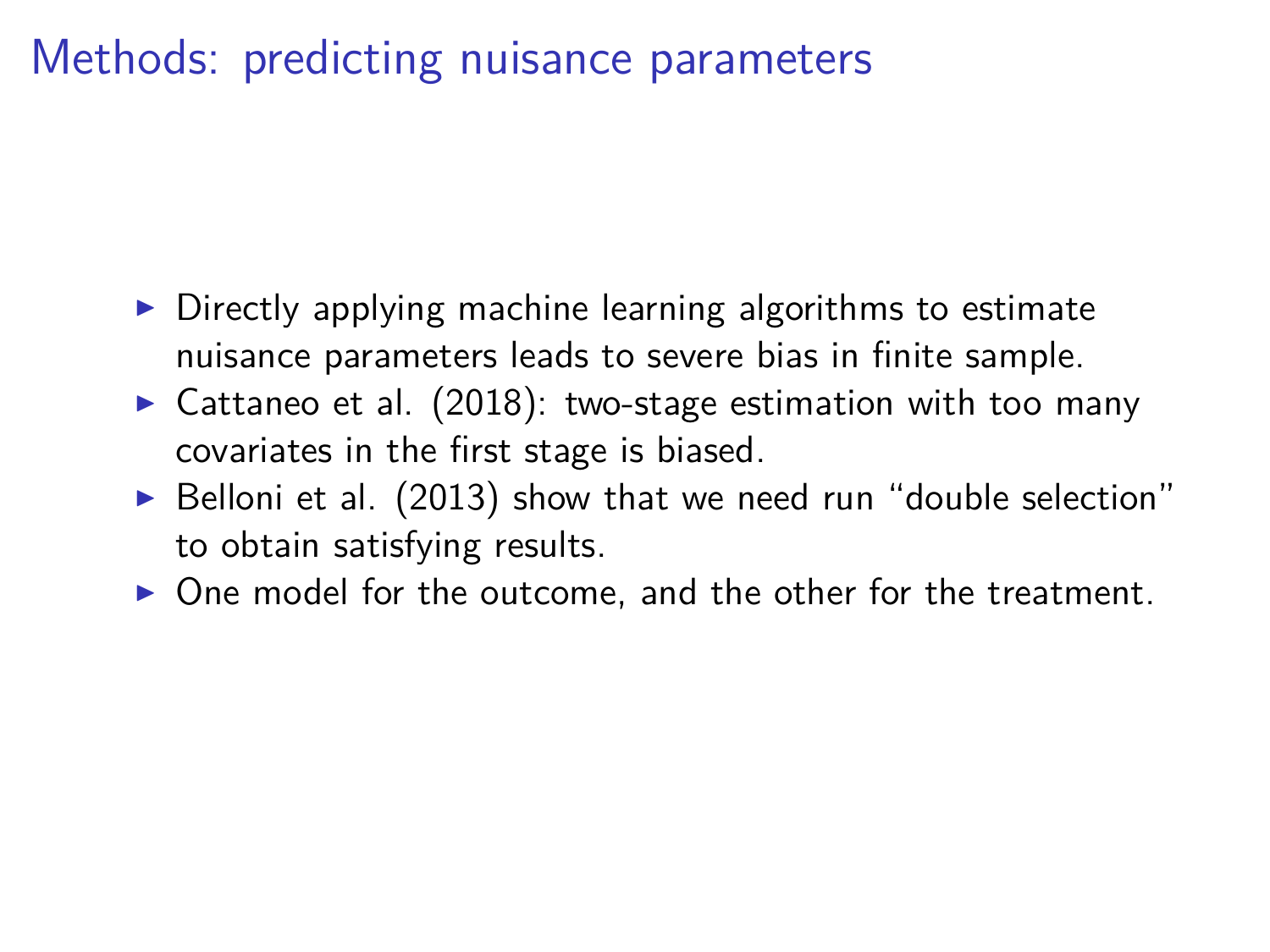- $\triangleright$  Directly applying machine learning algorithms to estimate nuisance parameters leads to severe bias in finite sample.
- $\triangleright$  Cattaneo et al. (2018): two-stage estimation with too many covariates in the first stage is biased.
- $\triangleright$  Belloni et al. (2013) show that we need run "double selection" to obtain satisfying results.
- $\triangleright$  One model for the outcome, and the other for the treatment.
- $\blacktriangleright$  But why?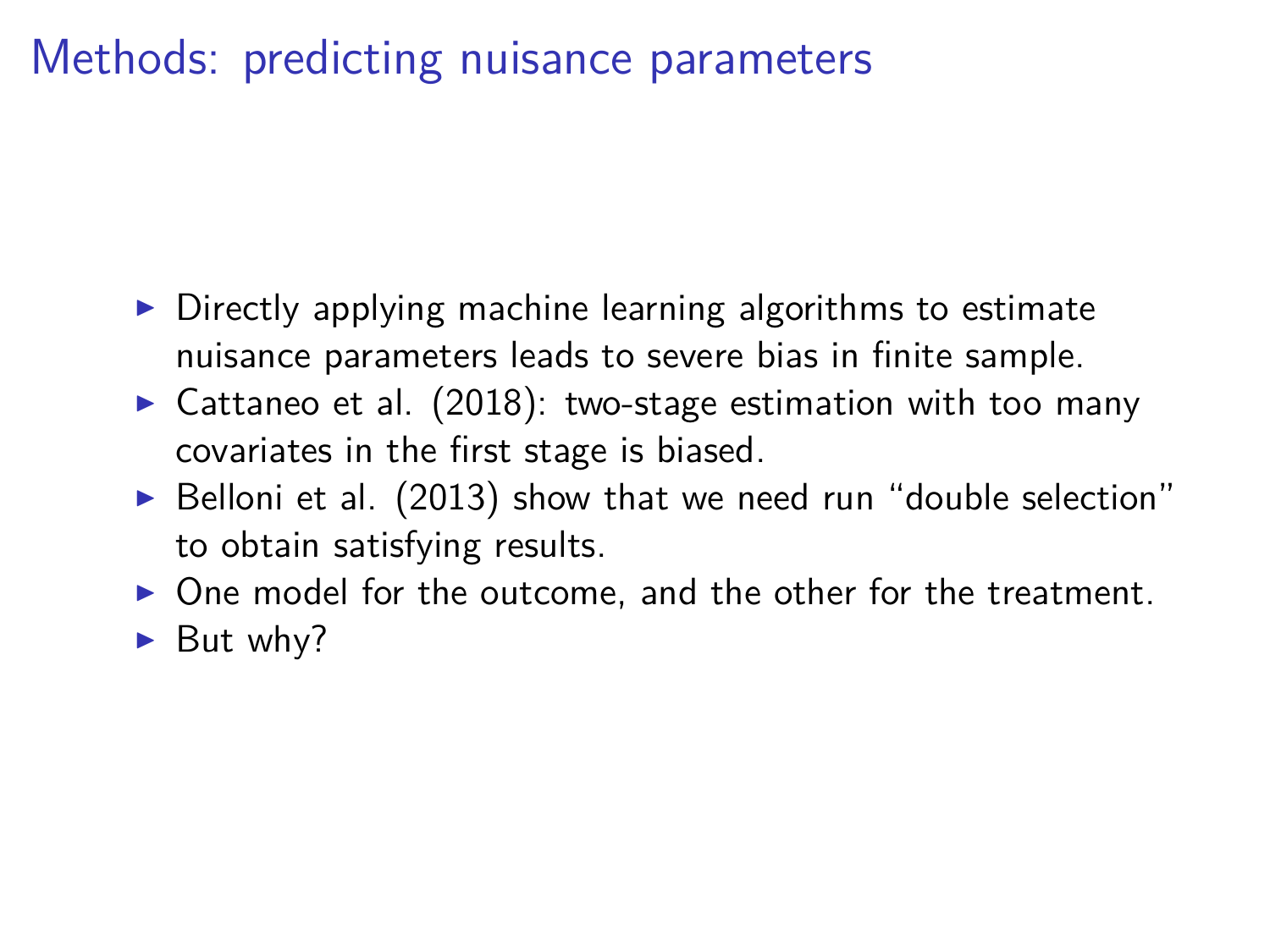$$
\blacktriangleright
$$
 Let's consider the following DGP:

$$
Y_i = \theta D_i + g_0(\mathbf{X}_i) + U_i
$$
  

$$
D_i = m_0(\mathbf{X}_i) + V_i
$$
  
• We have  $D_i \perp \{Y_i(1), Y_i(0)\}|\mathbf{X}_i$ .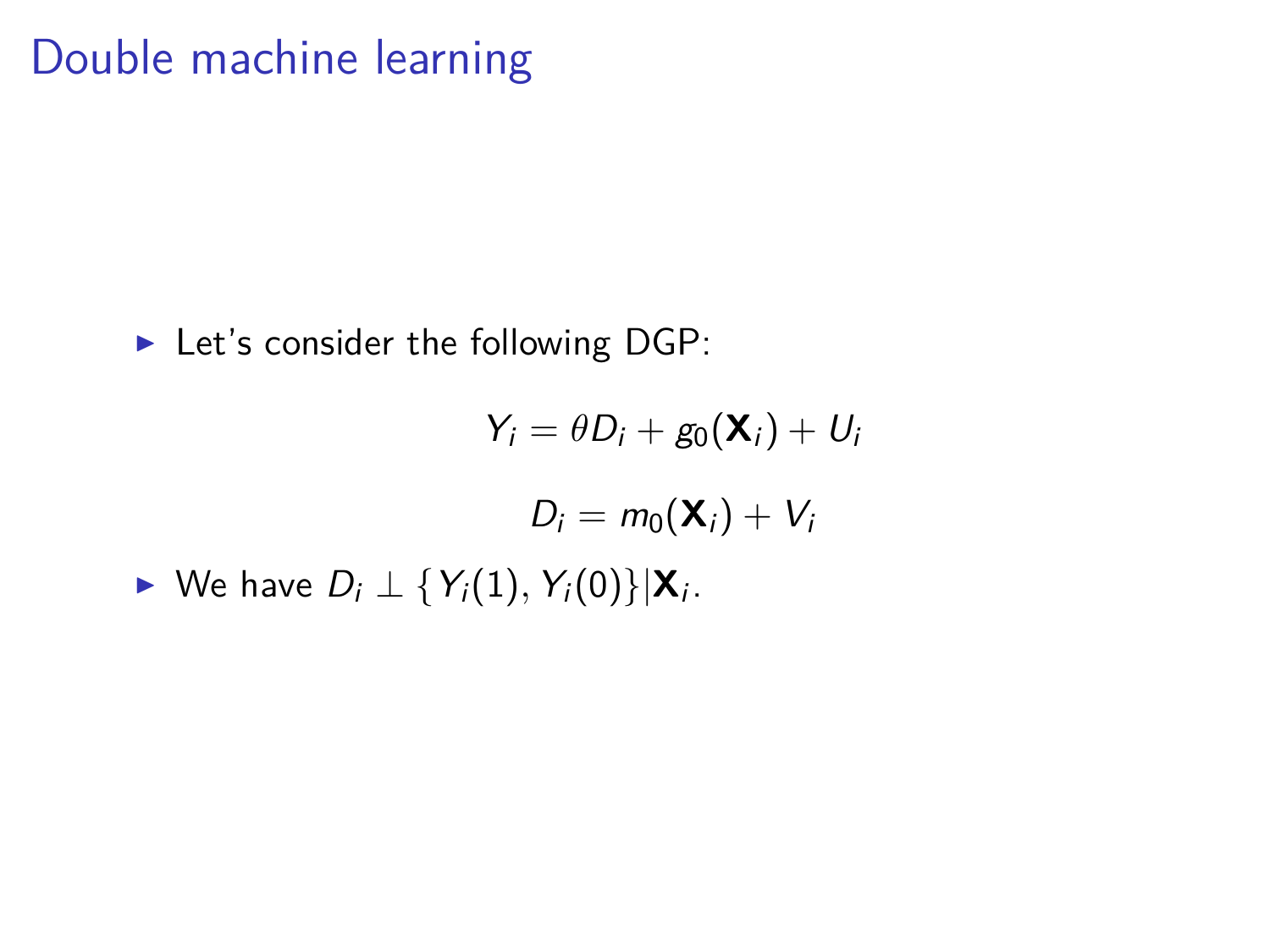$\triangleright$  The classic model-based approach will find an estimate  $\hat{g}$  for  $g_0$ .

 $\blacktriangleright$  Then,

$$
\hat{\theta} = \frac{\sum_{i=1}^{N} D_i(Y_i - \hat{g}(\mathbf{X}_i))}{N_1} - \frac{\sum_{i=1}^{N} (1 - D_i)(Y_i - \hat{g}(\mathbf{X}_i))}{N_0}
$$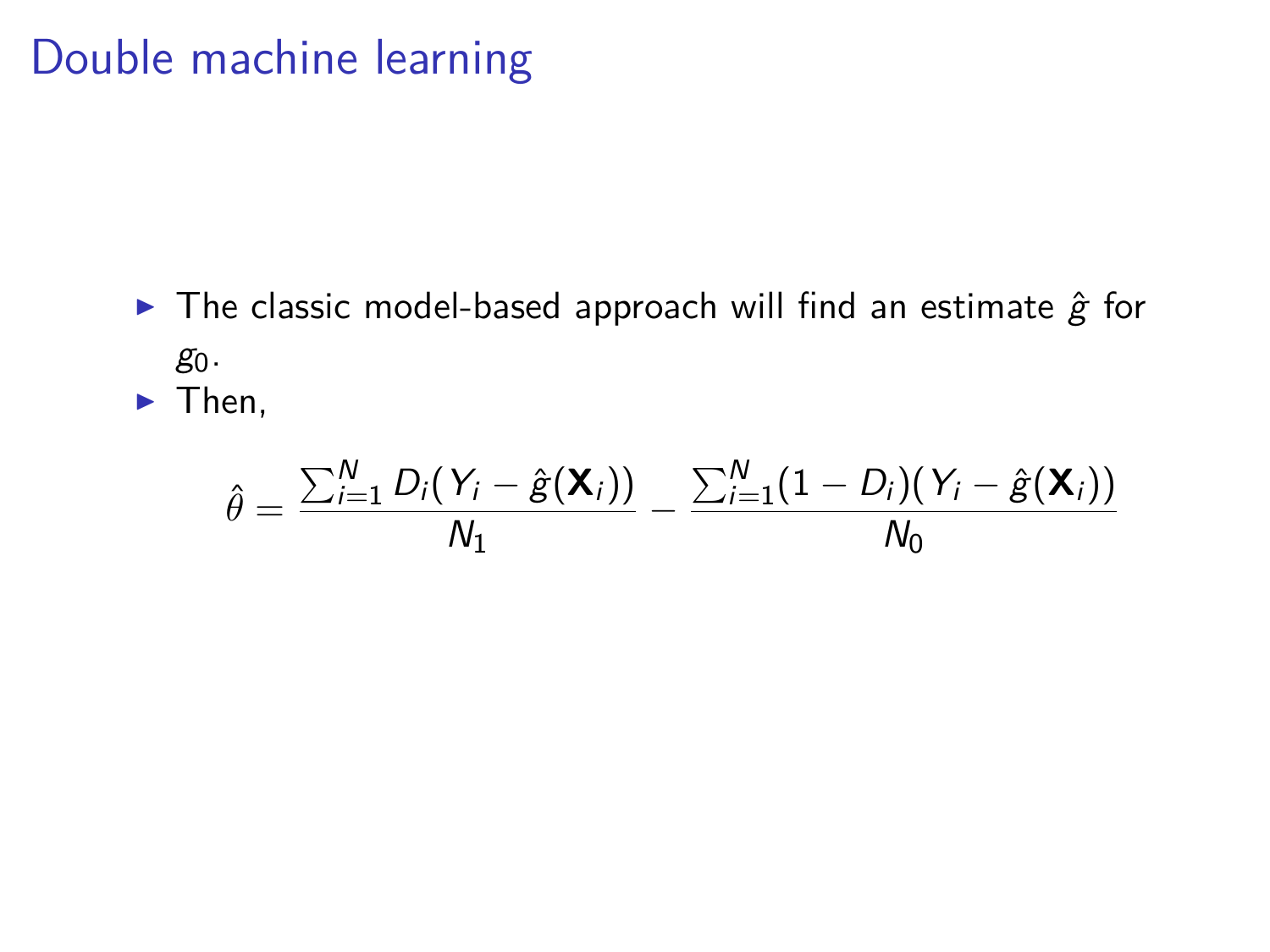$\triangleright$  The classic model-based approach will find an estimate  $\hat{g}$  for  $g_0$ .

 $\blacktriangleright$  Then,

$$
\hat{\theta} = \frac{\sum_{i=1}^{N} D_i(Y_i - \hat{g}(\mathbf{X}_i))}{N_1} - \frac{\sum_{i=1}^{N} (1 - D_i)(Y_i - \hat{g}(\mathbf{X}_i))}{N_0}
$$

 $\blacktriangleright$  This is "single selection."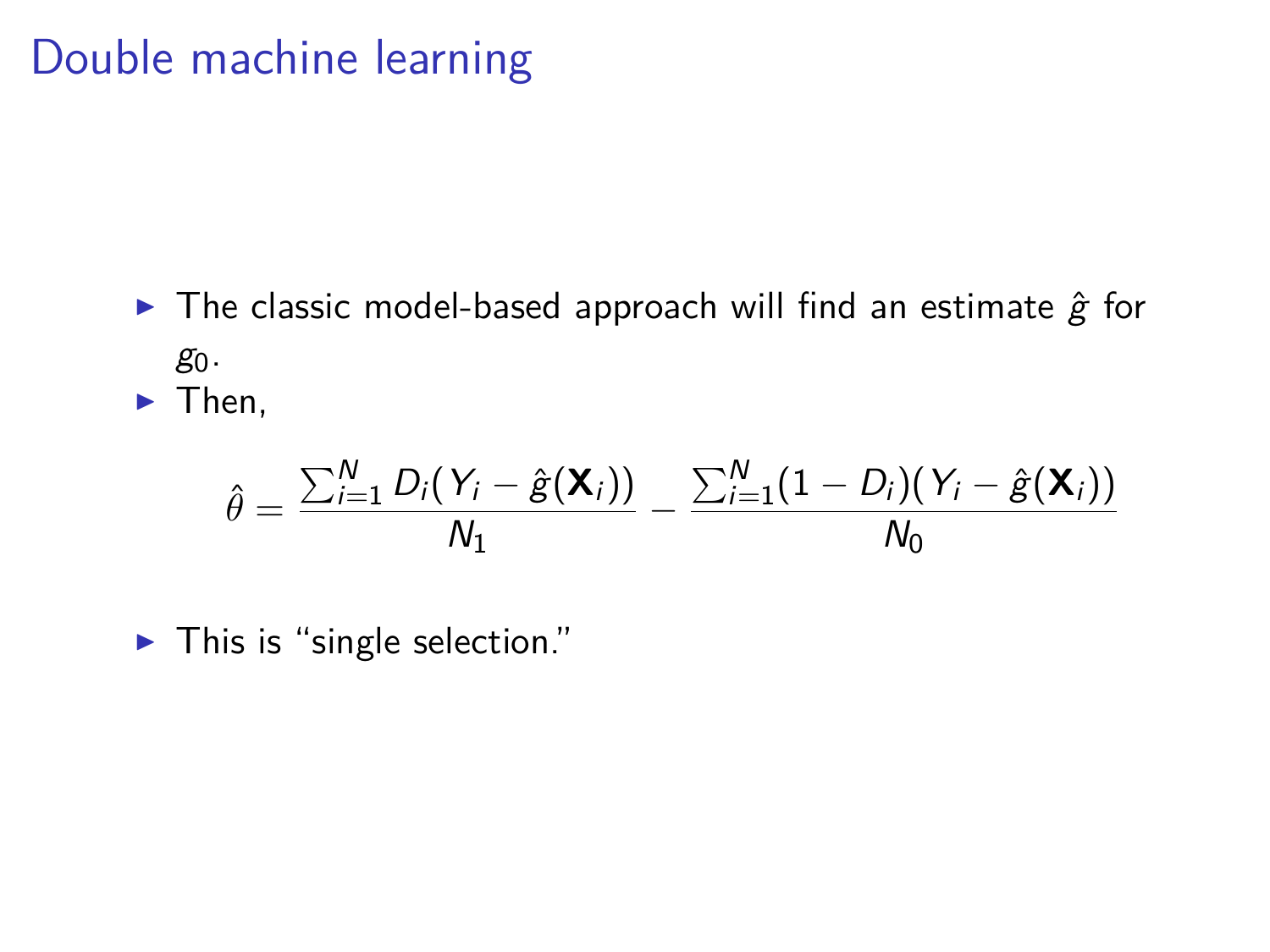$\blacktriangleright$  Nevertheless, we can show that:

$$
\sqrt{N}(\hat{\theta} - \theta)
$$
\n
$$
= \sqrt{N} \left[ \frac{\sum_{i=1}^{N} D_i U_i}{N_1} - \frac{\sum_{i=1}^{N} (1 - D_i) U_i}{N_0} \right]
$$
\n
$$
+ \sqrt{N} \left[ \frac{\sum_{i=1}^{N} D_i (g_0(\mathbf{X}_i) - \hat{g}(\mathbf{X}_i))}{N_1} - \frac{\sum_{i=1}^{N} (1 - D_i) (g_0(\mathbf{X}_i) - \hat{g}(\mathbf{X}_i))}{N_0} \right]
$$

- $\triangleright$  The first part is just the Hajek estimator, which converges to  $N(0, I)$ .
- $\triangleright$  But the second part may diverge to infinity as the convergence of  $\hat{g}$  to  $g_0$  is often slow.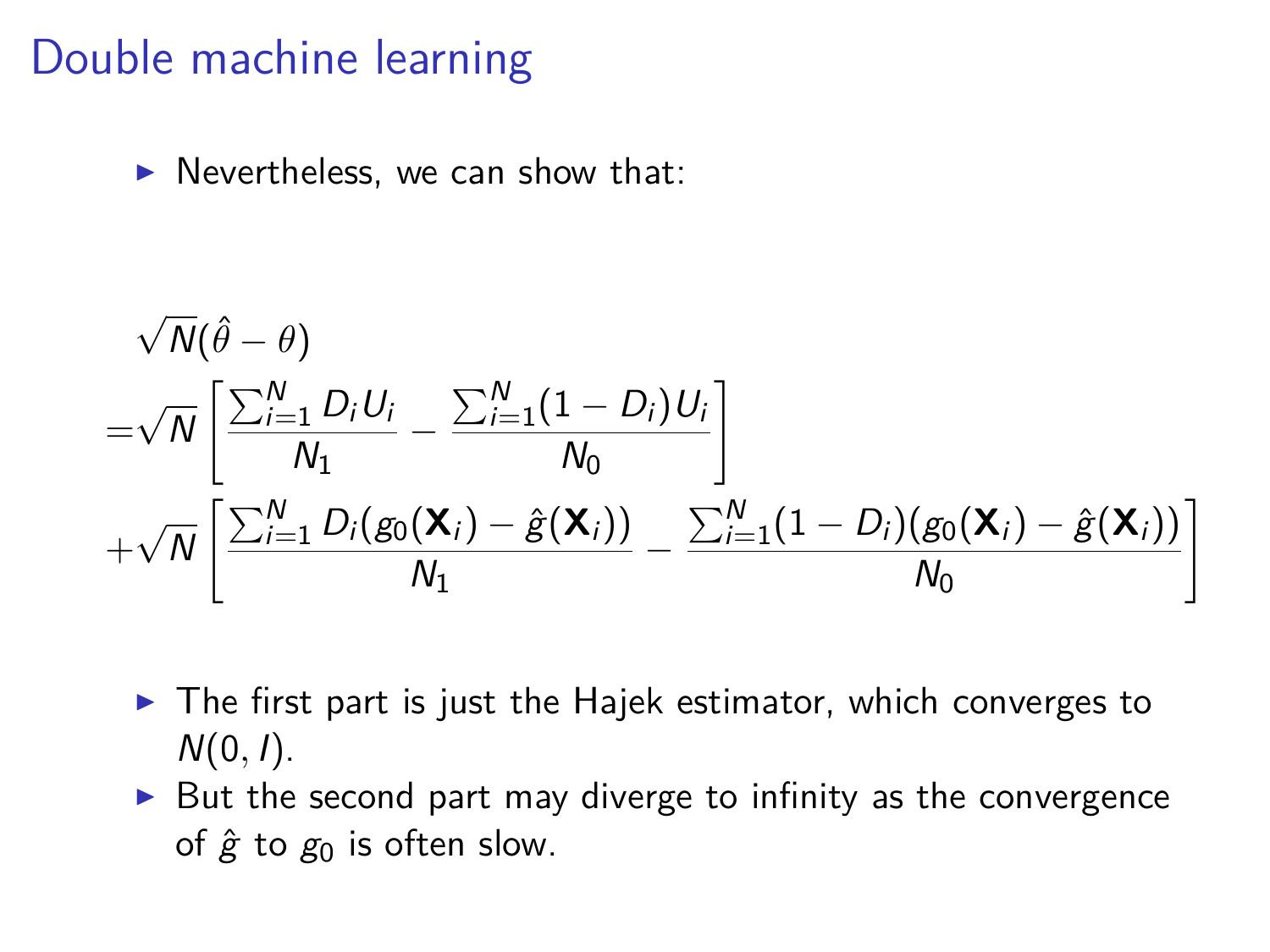- ▶ Denote  $E[Y_i|\mathbf{X}_i] = m_0(\mathbf{X}_i)\theta + g_0(\mathbf{X}_i)$  as  $l_0(\mathbf{X}_i)$ .
- $\triangleright$  We use machine learning to estimate  $m_0(\mathbf{X}_i)$  and  $l_0(\mathbf{X}_i)$ .
- ► Then, we take the residual:  $\hat{V}_i = D_i \hat{m}(\mathbf{X}_i)$  and  $\hat{W}_i = Y_i - \hat{l}(\mathbf{X}_i).$
- $\blacktriangleright$  Finally,  $\hat{\theta}$  is estimated by regressing  $\hat{W}_i$  on  $\hat{V}_i$ .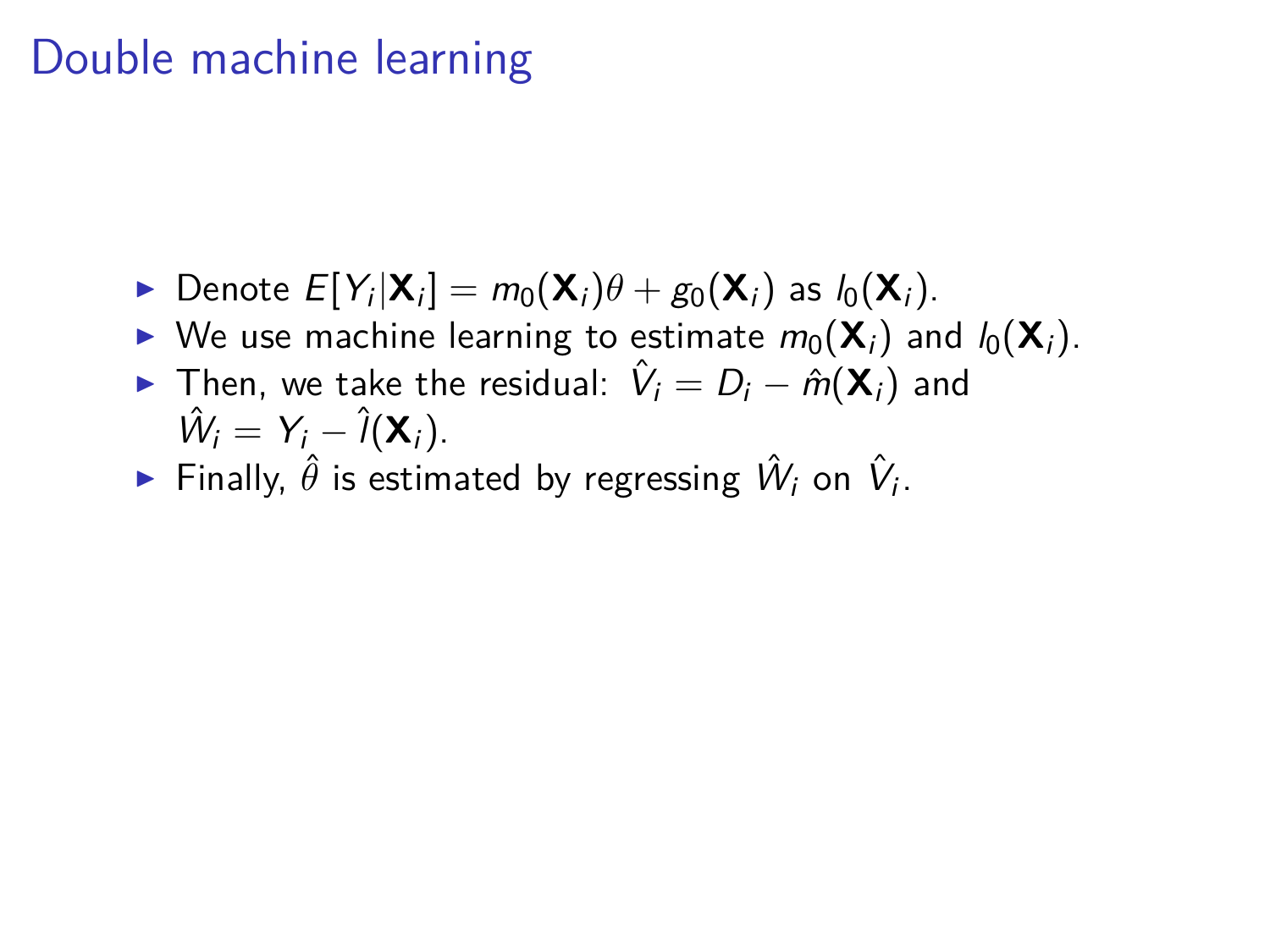- ▶ Denote  $E[Y_i|\mathbf{X}_i] = m_0(\mathbf{X}_i)\theta + g_0(\mathbf{X}_i)$  as  $l_0(\mathbf{X}_i)$ .
- $\triangleright$  We use machine learning to estimate  $m_0(\mathbf{X}_i)$  and  $l_0(\mathbf{X}_i)$ .
- ► Then, we take the residual:  $\hat{V}_i = D_i \hat{m}(\mathbf{X}_i)$  and  $\hat{W}_i = Y_i - \hat{l}(\mathbf{X}_i).$
- $\blacktriangleright$  Finally,  $\hat{\theta}$  is estimated by regressing  $\hat{W}_i$  on  $\hat{V}_i$ .
- Intuitively, the second part of the bias is now decided by  $(\hat{m}(\mathbf{X}_i) - m_0(\mathbf{X}_i))(\hat{l}(\mathbf{X}_i) - l_0(\mathbf{X}_i))$  plus  $V_i(\hat{g}(\mathbf{X}_i) - g_0(\mathbf{X}_i)).$
- $\triangleright$  Even when each estimator converges to the true value slowly, their product may have a satisfying convergence rate.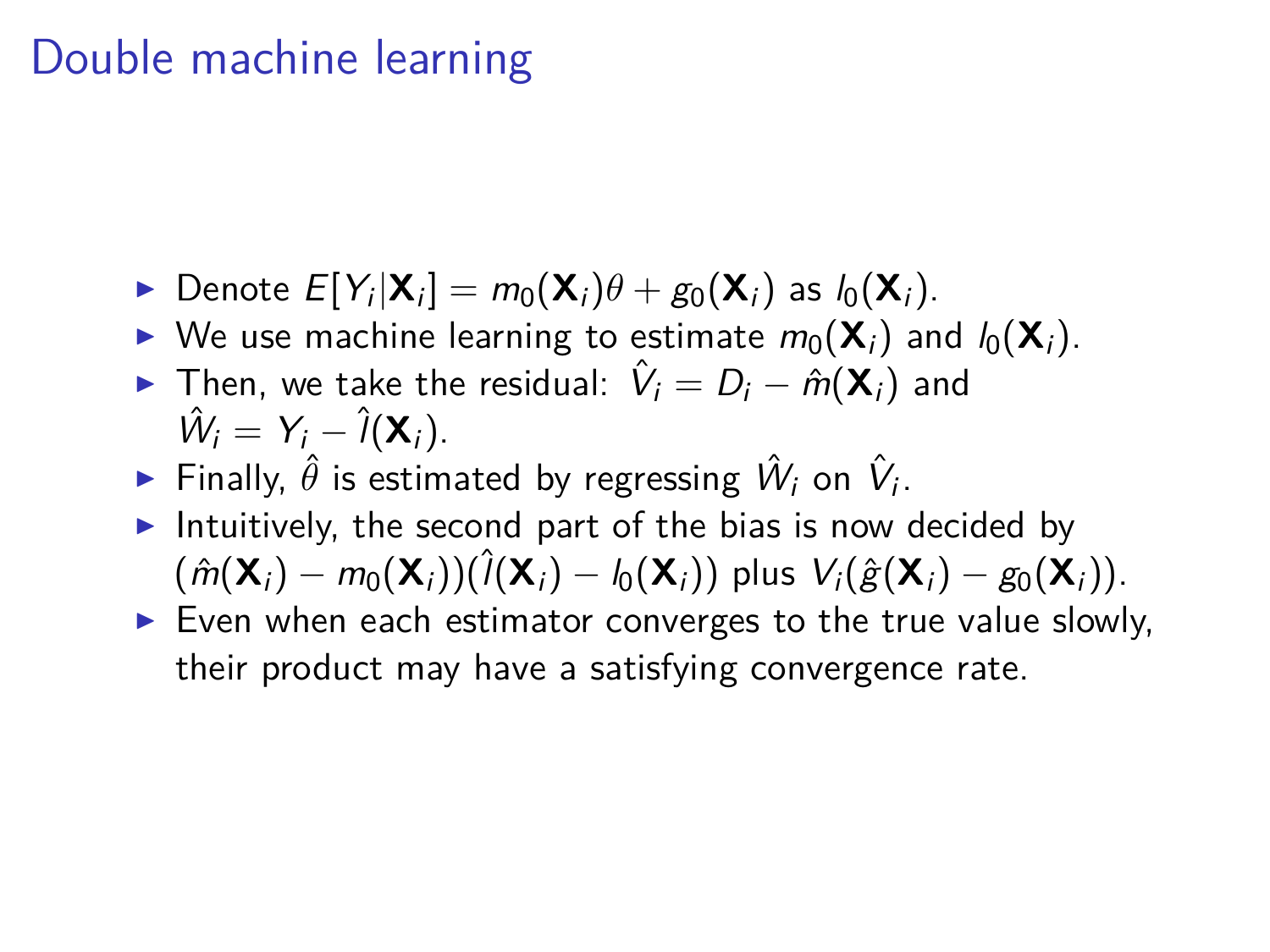- $\blacktriangleright$  This is called "Robinson's Transformation" (Robinson, 1988).
- $\blacktriangleright$  The transformation allows us to achieve "Neyman orthogonality," meaning the bias from estimating nuisance parameters have negligible influence on the estimation of causal parameters.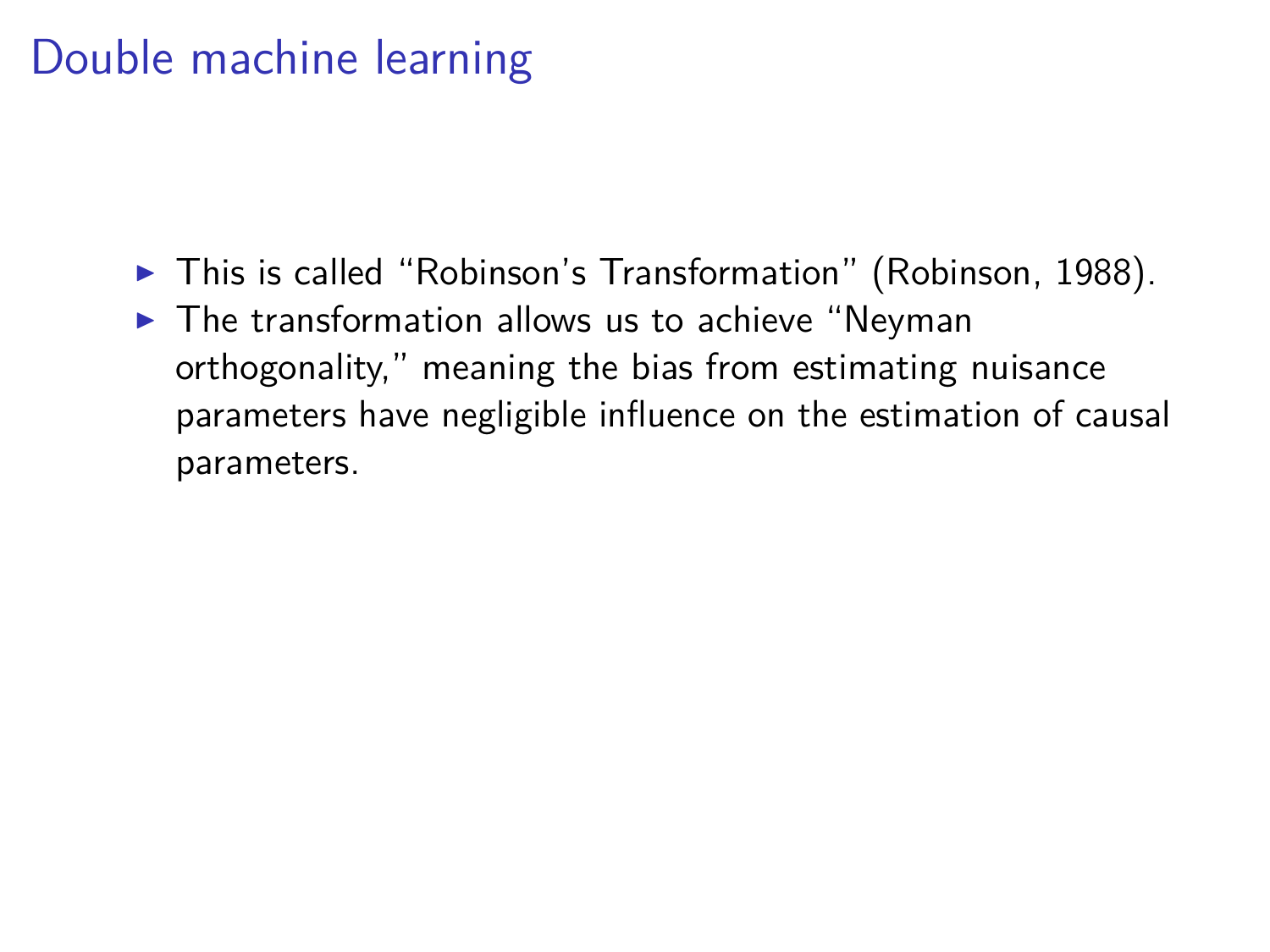- $\blacktriangleright$  This is called "Robinson's Transformation" (Robinson, 1988).
- $\blacktriangleright$  The transformation allows us to achieve "Neyman orthogonality," meaning the bias from estimating nuisance parameters have negligible influence on the estimation of causal parameters.
- $\triangleright$  Double machine learning is built upon the same idea as the doubly robust estimator.
- $\triangleright$  You need to get either the response surface or the propensity score correct, and you have higher efficiency by getting both correct.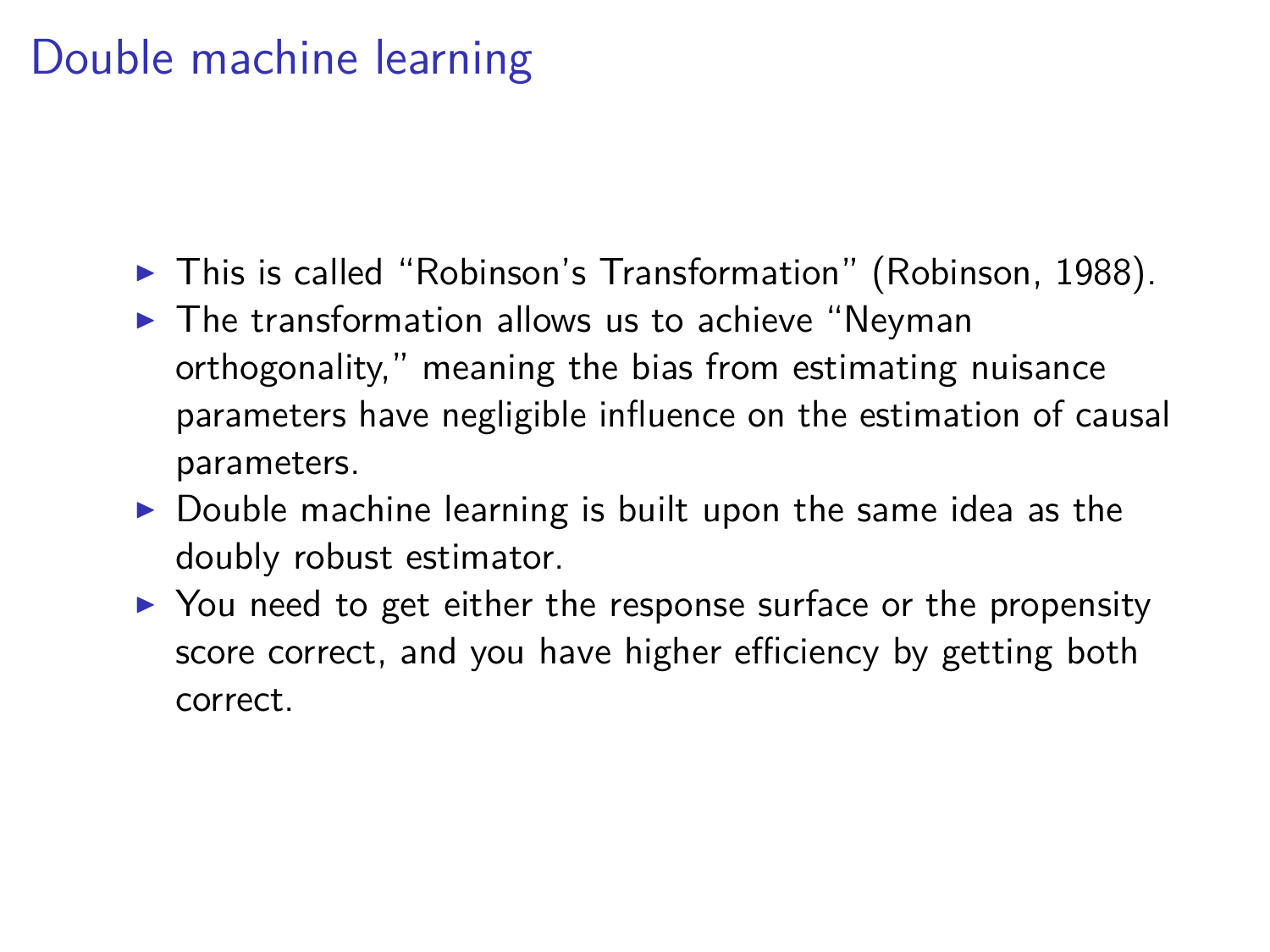- $\triangleright$  We still have a remainder:  $V_i(\hat{g}(\mathbf{X}_i) g_0(\mathbf{X}_i)).$
- In This term only relies on the property of  $\hat{g}$ .
- If you use LASSO, the remainder converges to zero at a fast rate.
- $\triangleright$  For more general algorithms, we use sample splitting to eliminate it.
- As  $\hat{g}$  is generated on an independent sample, it should be orthogonal to  $V_i$ .
- $\triangleright$  We can split the sample multiple times and take the average over the estimates.
- $\blacktriangleright$  There is no efficiency loss.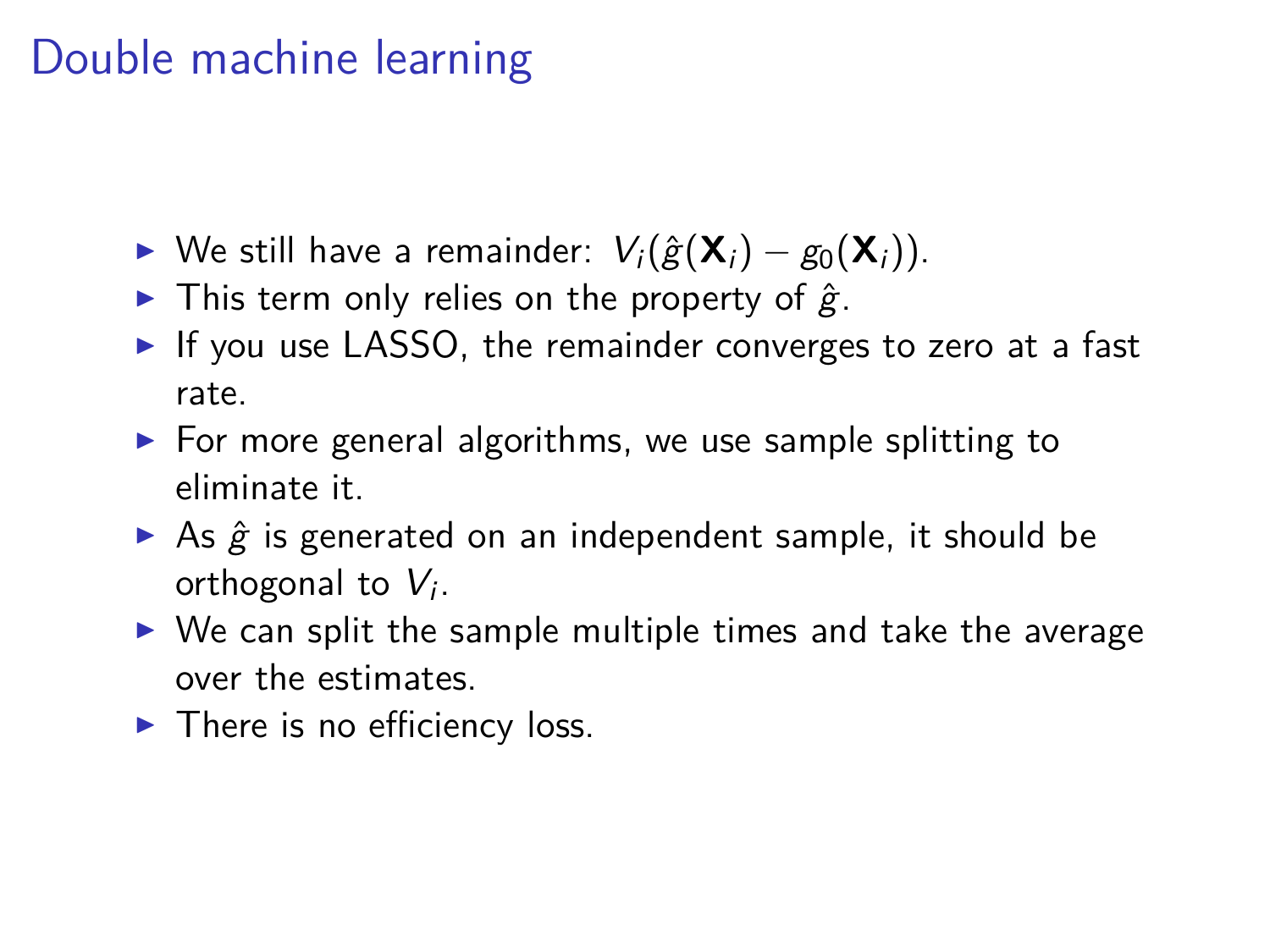## OLS Naive ML Cross-fiting DML ## 0.5532314 0.4208227 0.5089906

**density.default(x = thetahat[, 1])**



 $N = 200$  Bandwidth = 0.01097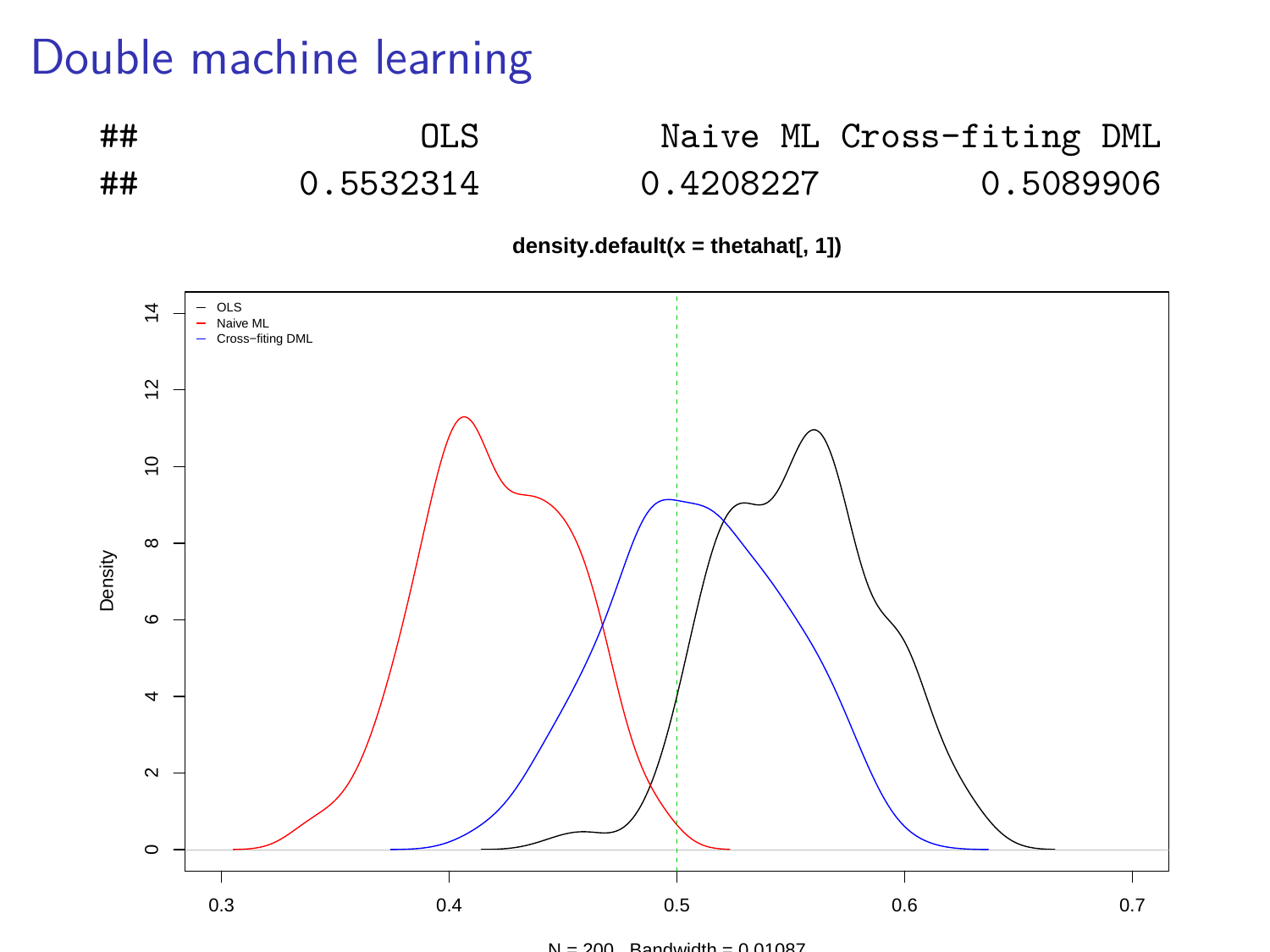- $\triangleright$  Belloni et al. (2012): use LASSO/Post-LASSO to select instruments.
- $\triangleright$  Belloni et al. (2013): use LASSO/Post-LASSO to select covariates.
- ▶ Chernozhukov et al. (2016): use LASSO/Post-LASSO to select covariates in panel data.
- $\triangleright$  Belloni et al. (2016): use double machine learning to to estimate any functional.
- $\triangleright$  Chernozhukov et al. (2018): use double machine learning to estimate nuisance parameters.